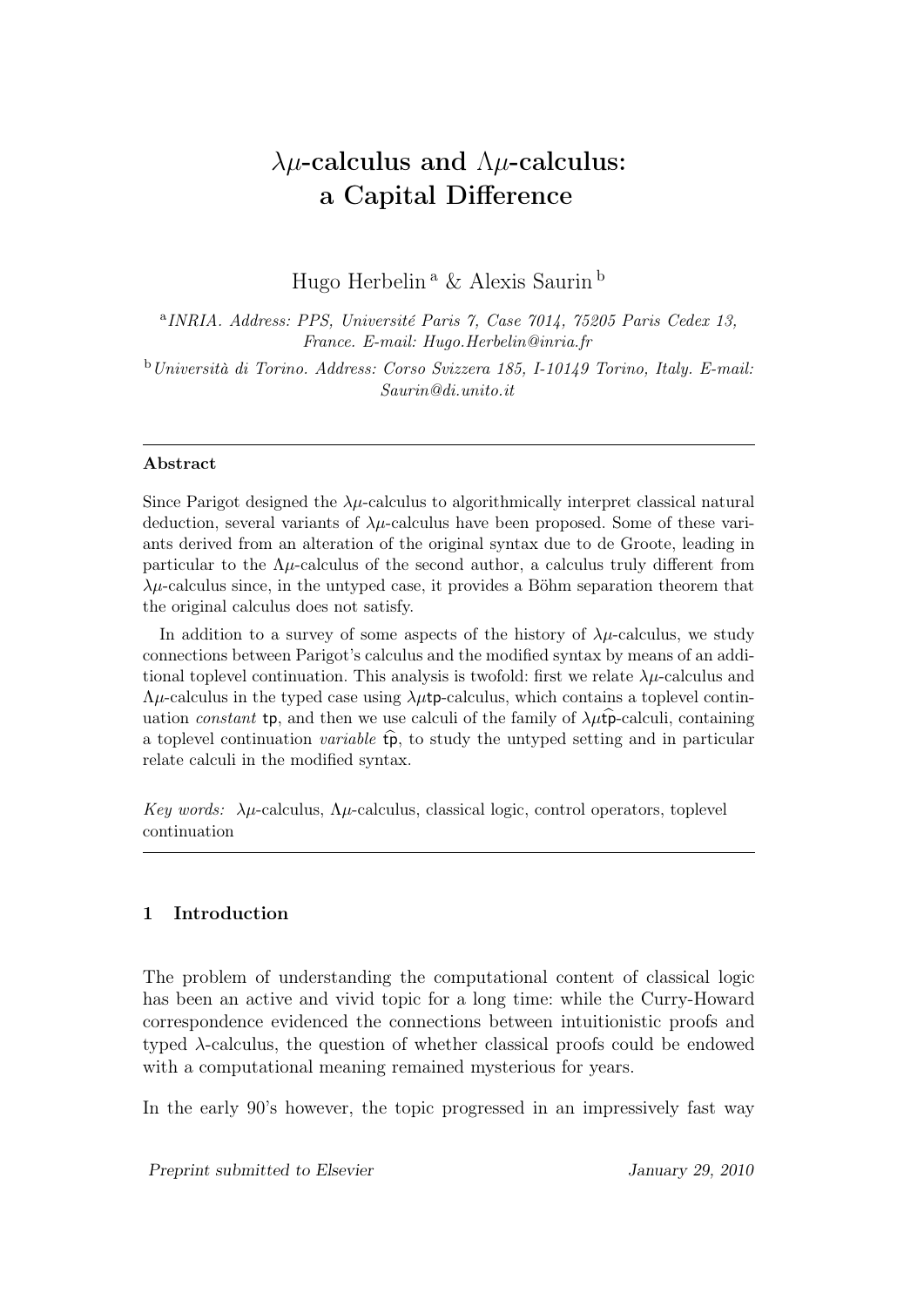as several proposals were being made almost simultaneously. Soon after Griffin [Gri90] revealed that classical logic could be used to compute using Felleisen *et al*  $\lambda_c$ -calculus [FFKD86] by typing operator C of type  $\neg\neg A \rightarrow A$ , Parigot designed the  $\lambda\mu$ -calculus [Par92] to provide an algorithmic interpretation of classical natural deduction.  $\lambda \mu$ -calculus was based on Parigot's earlier study of free deduction [Par91] and is built as an extension of  $\lambda$ -calculus,  $\lambda \mu$ -terms following the syntax<sup>1</sup>:

$$
\Sigma_{\lambda\mu} \quad \ni \quad M ::= x \mid \lambda x.M \mid (M)M \mid \mu\alpha. [\beta]M
$$

While other formalisms have been proposed (Girard's LC [Gir91,Mur92] of which the underlying untyped calculus could be formalized or Barbanera and Berardi's symmetric  $\lambda$ -calculus [BB96] for instance),  $\lambda \mu$ -calculus became widely studied and several variants of the calculus have been considered in the literature. In particular, de Groote [dG94] introduced a slight variant of the syntax of  $\lambda\mu$ -terms when studying the relation between  $\lambda\mu$ -calculus and  $\lambda_c$ -calculus. De Groote's syntax for  $\lambda\mu$ -calculus was:

$$
\Sigma_{\Lambda\mu} \quad \ni \quad M ::= x \mid \lambda x.M \mid (M)M \mid \mu\alpha.M \mid [\alpha]M
$$

Though this change might seem trivial, it actually leads to two different calculi, at least in the untyped case: indeed, whereas Böhm separation theorem fails for Parigot's syntax [DP01], the second author could recover this property by considering an extension of  $\lambda\mu$ -calculus on  $\Sigma_{\Lambda\mu}$ ,  $\Lambda\mu$ -calculus, which is very close to de Groote's presentation of  $\lambda \mu$ -calculus.

The aim of this article is (i) to survey some aspects of the history of  $\lambda \mu$ calculus that led to such a variety of calculi and  $(ii)$  to study the connections between Parigot's calculus and calculi based on de Groote's alternative syntax. We shall develop this study by considering an additional continuation tp (a toplevel continuation) previously introduced in several works by the first author [AH03,AHS07a,HG08]. Our investigation of the connections between  $λμ$  and  $Λμ$  will be twofold: first we relate  $λμ$ -calculus and  $Λμ$ -calculus in the typed case and then we study the relation in the untyped case and in particular we relate de Groote's  $\lambda \mu \epsilon$ -calculus [dG98] with a variant of  $\lambda \mu \epsilon$  p-calculus.

<sup>&</sup>lt;sup>1</sup> We adopt Krivine's convention regarding the notation for application construction. First, it is the function which is surrounded by parentheses in an application and not the full application. Secondly, application is left-associative so that for an n-ary application, only the head function needs parentheses around as e.g. in  $(\lambda x.M) N P Q$ (see [Kri93] for details).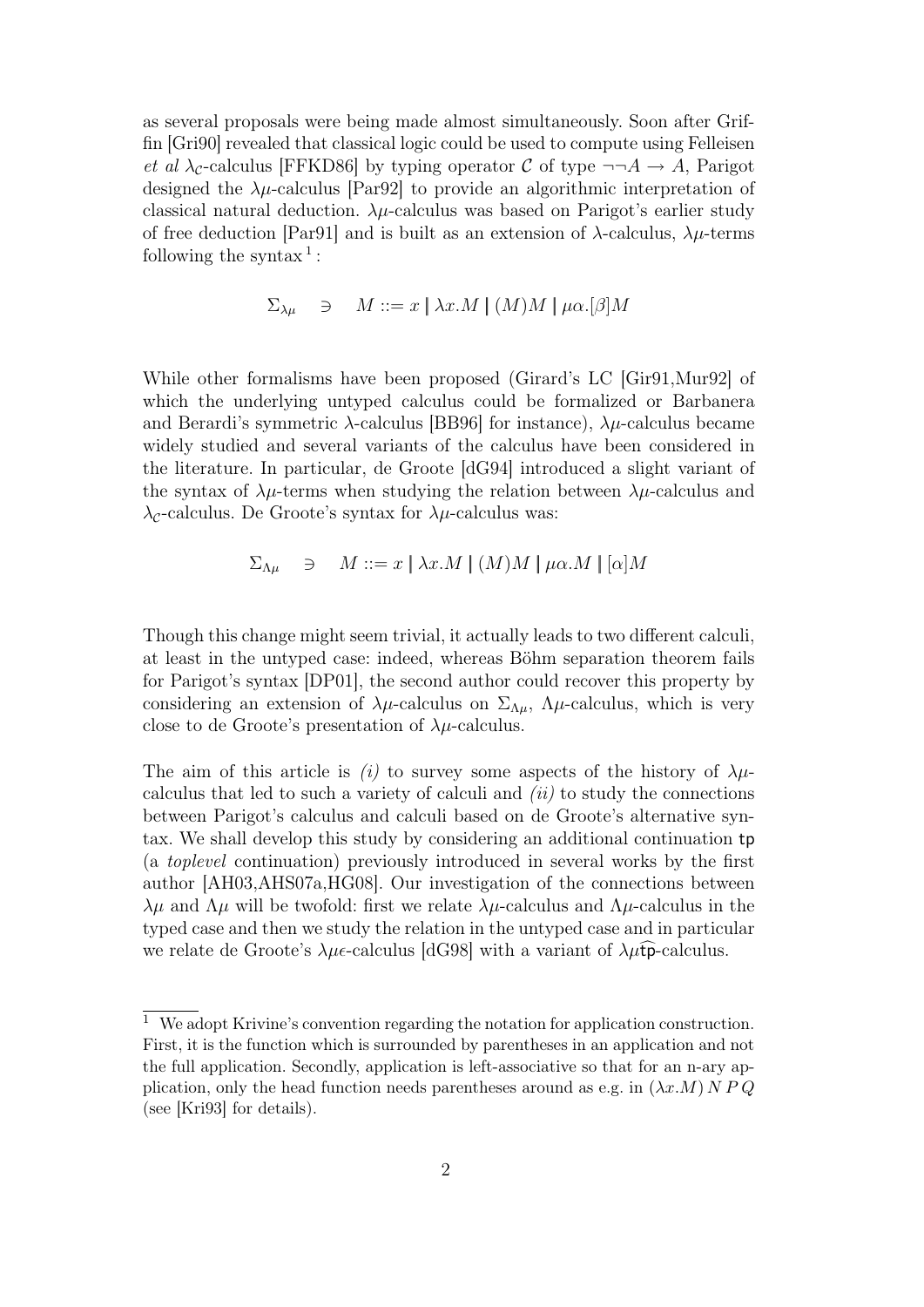#### 2 The development of  $\lambda \mu$ -calculus and  $\Lambda \mu$ -calculus

The purpose of this extended historical section is to review some of the milestones of the development of  $\lambda\mu$ -calculus. We think that, almost 20 years after the discovery by Griffin that control operators provided a computational meaning to classical logic and the introduction of  $\lambda \mu$ -calculus by Parigot, such an historical survey may be useful to put things in the context of their discovery.

#### 2.1 The genesis of  $\lambda \mu$ -calculus (1992)

Parigot derived his  $\lambda\mu$ -calculus in 1991 from his previous work on free deduction [Par91], a hybrid logic generalising both natural deduction and sequent calculus.  $\lambda \mu$ -calculus was presented at the LPAR conference in July 1992 [Par92]. One year before, in January 1990 at the POPL conference, Griffin [Gri90] revealed that classical logic could be executed in practice and that an appropriate candidate for computing with classical logic was Felleisen et  $a\textit{l}'\text{s} \lambda_c$ -calculus [FFKD86].

Two elements immediately stressed  $\lambda\mu$ -calculus as an original contribution:

- $\lambda \mu$  was explicitly thought as an untyped calculus relevant to denote proofs in classical natural deduction and
- the focus was implicitly put on the call-by-name variant even though alternative reduction rules, specific to call-by-value, were also considered.

Definition 1 ( $\lambda \mu$ -calculus [Par92]) The syntax of  $\lambda \mu$ -calculus is:

|  | $\Sigma_{\lambda\mu} \quad \ni \quad M, N ::= x \mid \lambda x.M \mid (M) M \mid \mu\alpha.c$ | $(unnamed \ terms)$ |
|--|-----------------------------------------------------------------------------------------------|---------------------|
|  | $c ::= [\alpha]M$                                                                             | $(named \ terms)$   |

where x ranges over a set of  $\lambda$ -variables and  $\alpha$  over a (disjoint) set of  $\mu$ variables, also called continuation variables.  $\lambda \mu$ -calculus reduction rules are presented in figure 1 where  $c\{[\alpha](P)N/[\alpha]P\}$  denotes the capture-avoiding substitution of every subterm  $\alpha | P$  in c by  $\alpha | (P)N$ .

Names in the left column were considered by Parigot in  $|Par93|$  while  $R_1$ ,  $R_2$  and  $S_1$  are respectively called *logical reduction, structural reduction* and *renaming* in [Par92]. Moreover, notice that the two-levels syntax of  $\lambda \mu$ -calculus forces a constraint on terms in  $\Sigma_{\lambda\mu}$  that we refer to as the  $\mu$ <sup>[]</sup> constraint: any term with prefix  $\mu \alpha$  has actually  $\mu \alpha$ .[β] as prefix for some variable  $\beta$ . Also, note that rule  $S_1$  applies to named terms only and should be rephrased as  $\mu\gamma.[\beta]\mu\alpha.c \rightarrow \mu\gamma.c\{\beta/\alpha\}$  to apply on  $\lambda\mu$ -terms.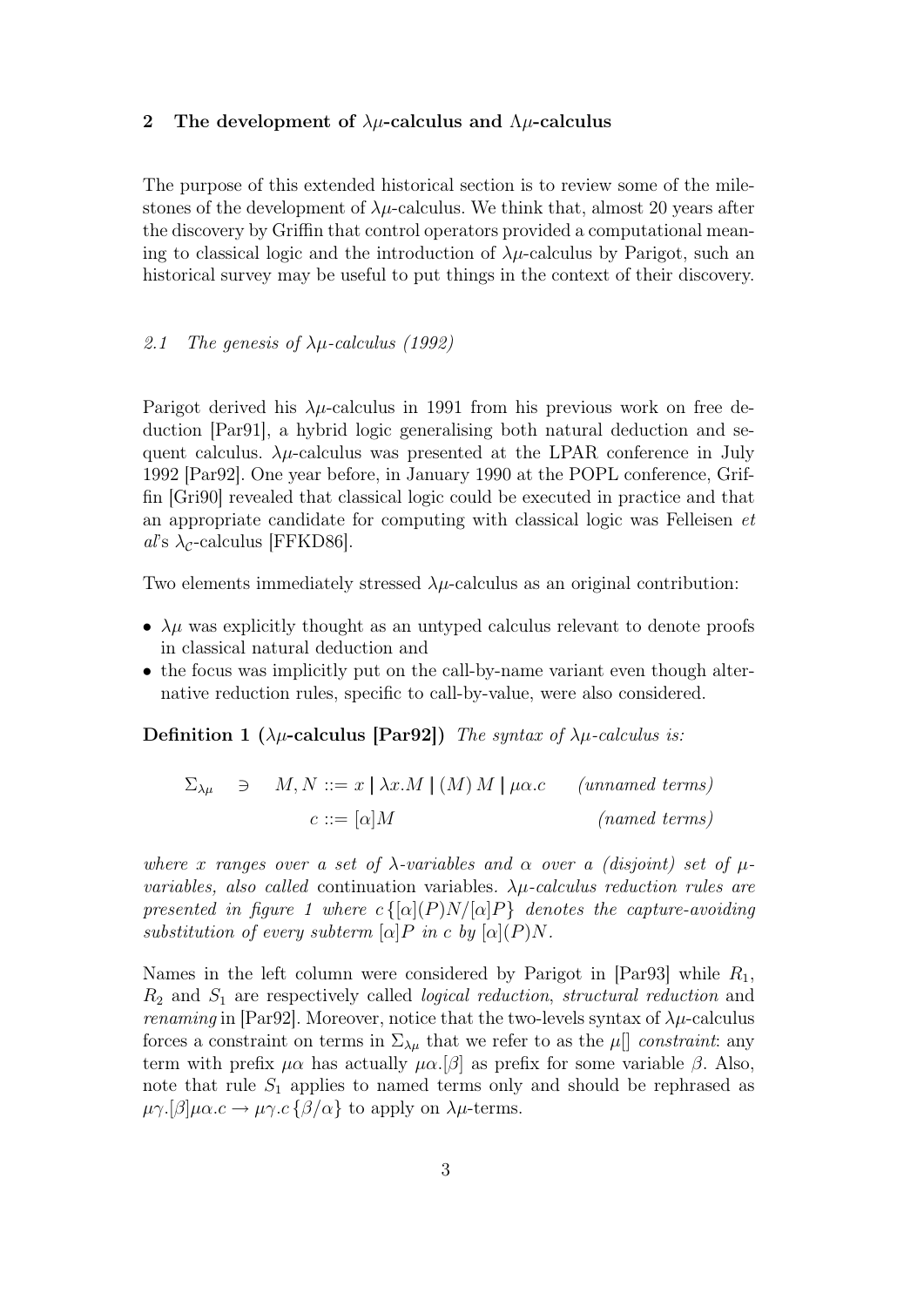$$
(R_1) (\lambda x.M) N \to M \{N/x\}
$$
  
\n
$$
(R_2) (\mu \alpha.c) N \to \mu \beta.c \{[\beta](P)N/[\alpha]P\}
$$
 if  $\beta$  not free in  $c, N$   
\n
$$
(S_1) [\beta]\mu \alpha.c \to c \{\beta/\alpha\}
$$
  
\n
$$
(S_2) \mu \alpha.[\alpha]M \to M
$$
 if  $\alpha$  not free in  $M$ 

Figure 1.  $\lambda \mu$ -calculus reduction rules.

Comment 1 Retrospectively, one can point out the fact that structural reduction and renaming are two facets of the same notion, namely of the binding of the surrounding evaluation context of an expression. This latter observation which is obvious when observing  $\lambda \mu$ -calculus from the point of view of the "duality of computation" [CH00] or from the stream viewpoint of  $\Lambda \mu$ calculus [Sau05] was apparently unknown of Parigot when designing  $\lambda \mu$ .

A posteriori, we think that the fundamental discovery in  $\lambda \mu$ , compared to  $\lambda_c$ , is the notion of structural substitution which moves pieces of evaluation contexts along continuation variables. The more fundamental nature of structural substitution compared to the  $\lambda_c$  substitution of evaluation contexts reified as ordinary functions (i.e. as functions of the form  $\lambda x.E[x]$  for E a given evaluation context), is undoubtable<sup>2</sup>. As for the at-the-time unsuspected duality between substitution of terms along ordinary variables and substitution of evaluation contexts along continuation variables, it comes from Curien and Herbelin [CH00] (see Section 2.4).

Based on the fact that continuation variables are used in  $\lambda \mu$ -calculus as placeholders for evaluation contexts, a more precise name for calling them could be "evaluation contexts variables". By convenience, we shall continue to call them "continuation variables" (as first suggested in [HS97]) even though the term "continuation" itself has no precise definition in this context.

In his LPAR paper, Parigot attempts to show how  $\lambda\mu$  could be used to interpret the full strength of classical logic, namely to interpret  $\neg\neg A \rightarrow A$ . He adopts the convention that variables of type  $\perp$  must be hidden in typing

<sup>&</sup>lt;sup>2</sup> If E is some evaluation context, say  $[ ]N,$  the C operator of  $\lambda_{\mathcal{C}}$  typically reduces  $E[\mathcal{C} \lambda k.M]$  to  $\mathcal{C} \lambda k'.M \{\lambda x.(k')E[x]/k\}]$  where we can see that E has been first *reified* into the regular function  $\lambda x.(k') E[x]$  before being substituted in place of k. In a call-by-name setting, this further reduces to  $\mathcal{C} \lambda k'.M \{(k') E[P]/(k) P\}]$  if ever all occurrences of  $k$  in  $M$  are applied to some term. However, in a call-by-value, there is no reason that  $M\{\lambda x.(k')E[x]/k\}$  ever reduces to  $M\{(k')E[P]/(k)P\}$ since the  $P$  are not necessarily values. Conversely,  $C$  is directly definable with its intended semantics from  $\mu$  by setting  $\mathcal{C} M \triangleq \mu \alpha$ .[tp](M)  $\lambda x.\mu \delta$ .[ $\beta$ ]x (see Section 2.5 for explanations about tp and [AH07] for a detailed analysis of the correspondence between  $\lambda_{\mathcal{C}}$  and  $\lambda\mu$ ).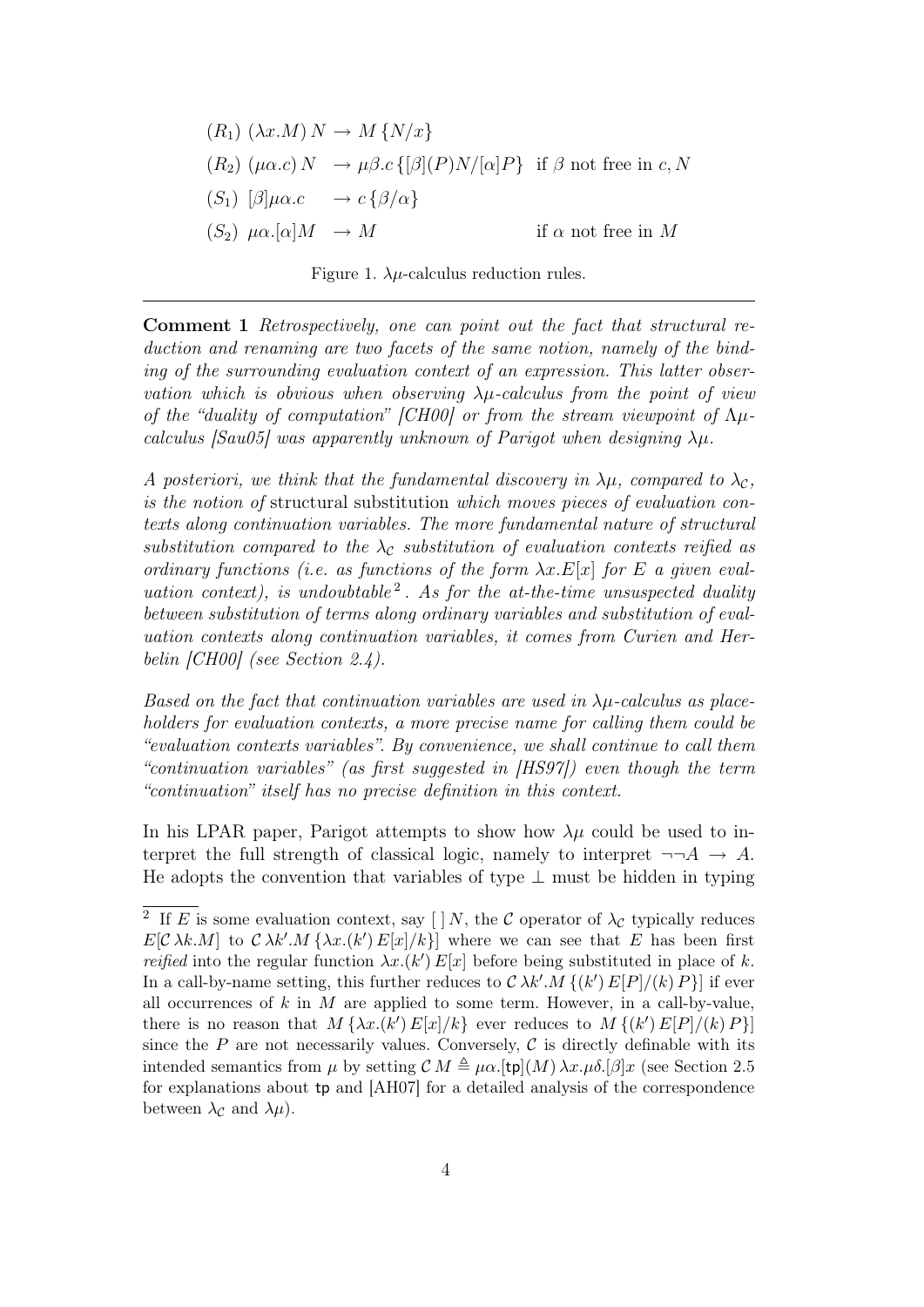|                                               | $\Gamma, x:A \vdash x:A; \Delta$              |                                |
|-----------------------------------------------|-----------------------------------------------|--------------------------------|
| $\Gamma, x:A \vdash M:B;\Delta$               | $\Gamma \vdash M : A \rightarrow B : \Delta$  | $\Gamma \vdash N : A : \Delta$ |
| $\Gamma \vdash \lambda x.M : A \to B; \Delta$ | $\Gamma \vdash (M)N : B; \Delta$              |                                |
| $\Gamma \vdash c; \Delta, \alpha : A$         | $\Gamma \vdash M : A; \Delta, \alpha : A$     |                                |
| $\Gamma \vdash \mu \alpha.c : A; \Delta$      | $\Gamma \vdash [\alpha]M; \Delta, \alpha : A$ |                                |

Figure 2. Parigot's typing system for  $\lambda \mu$ -calculus.

derivations for classical logic (the full original typing system for Parigot's  $\lambda \mu$ calculus is shown in figure 2). Nevertheless, this convention cannot hide the variables of type  $\perp$  that occur in the terms themselves. Especially, the term that proves  $\neg\neg A \rightarrow A$  in Parigot's  $\lambda \mu$ -calculus<sup>3</sup> is not a closed term, which remains unsatisfactory from the proof-theoretic point of view (one would expect of a proof-term that its free variables refer to proper assumptions).

Two lines of work provide more satisfactory answers to this question while still preserving the benefit of structural substitution: de Groote's extended syntax  $[dG94, dG98]$  and Ariola *et als* [AH03,AHS07a] introduction of an additional continuation constant tp as we shall see below.

#### 2.2 De Groote's modified syntax for λµ-calculus (1994)

On the relations between  $\lambda \mu$  and  $\lambda_c$ . In 1993, de Groote studied some aspects of the relation between  $\lambda \mu$ -calculus and Felleisen *et al's*  $\lambda_c$ calculus [FFKD86] (his work was presented at LPAR in 1994 [dG94]) which led him to introduce a syntactic variant of  $\lambda \mu$ -calculus and of its system of simple types.

 $\lambda_c$ -calculus was initially motivated as a formal language for studying control constructs such as call/cc in Scheme<sup>4</sup> and de Groote's approach to  $\lambda_c$ calculus is rather ad hoc. Indeed, on the one hand, while Felleisen et al treat call-by-value only, de Groote focuses on a call-by-name formulation of  $\lambda_c$ calculus. On the other hand while Felleisen et al basically consider untyped  $\lambda_c$ -calculus, de Groote focuses on a typed variant.

<sup>&</sup>lt;sup>3</sup> Parigot shows  $\aleph = \lambda y.\mu\alpha.[\beta](y)\lambda x.\mu\delta.[\alpha]x$  as a term of type  $\neg\neg A \rightarrow A$ , where  $\beta$ is a free continuation variable of type  $\perp$ .

<sup>&</sup>lt;sup>4</sup> Even if  $\lambda_c$  actually turned out to be unable to faithfully simulate the operational semantics of call/cc, see [AH07].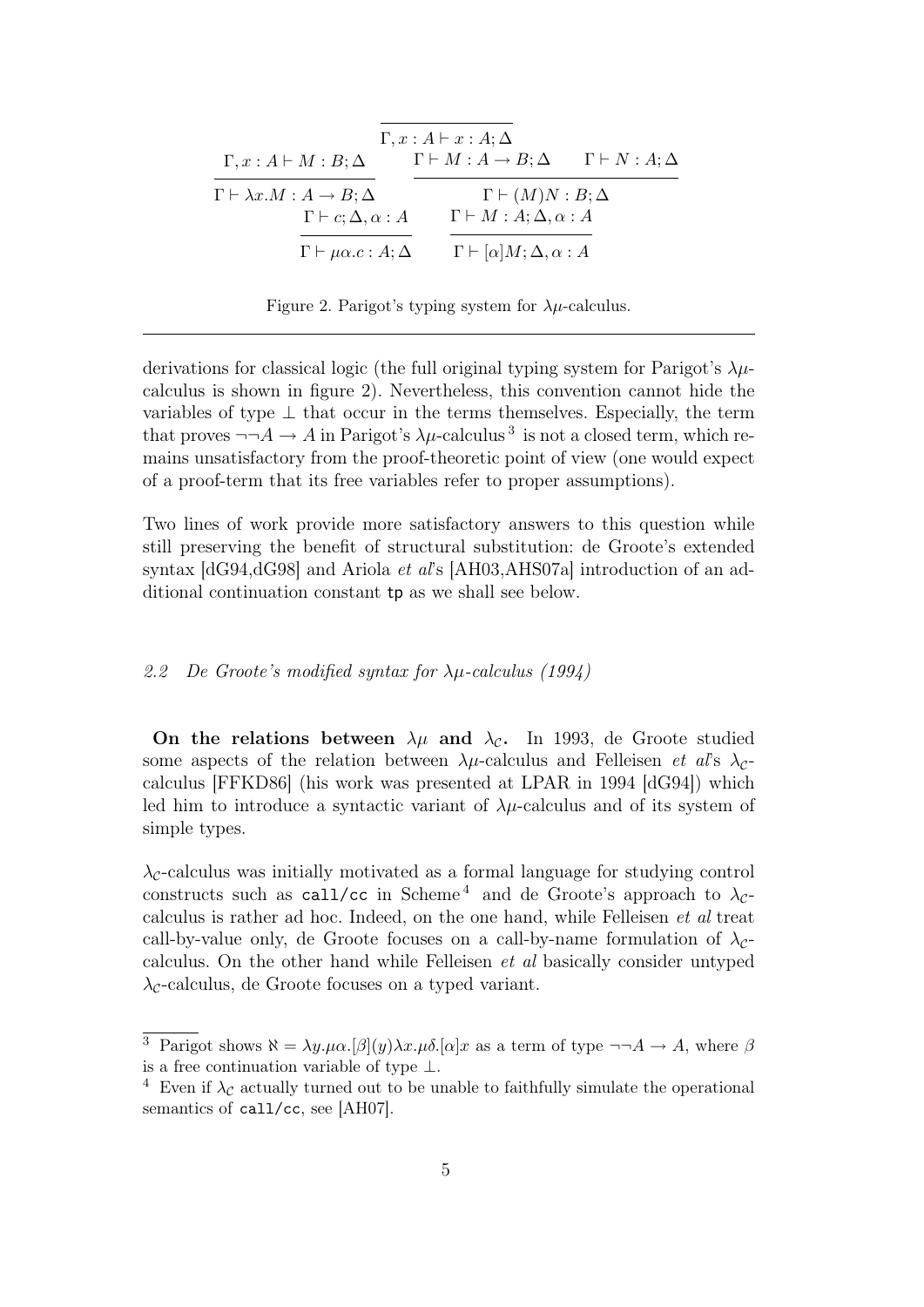$$
\begin{aligned}\n(\beta) \quad & (\lambda x.M) \, N \to M \, \{N/x\} \\
(\mathcal{C}_L) \quad & (\mathcal{C} \, M) \, N \quad \to \mathcal{C} \, \lambda k. \, (M) \, \lambda f. \, (k) \, (f) \, N \\
(\mathcal{C}_{top}) \, \mathcal{C} \, M \quad \longrightarrow \mathcal{C} \, \lambda k. \, (M) \, \lambda f. \, (k) \, f\n\end{aligned}
$$

Figure 3. de Groote's presentation of call-by-name  $\lambda_{\mathcal{C}}$  reduction rules.

The syntax considered by de Groote for call-by-name  $\lambda_c$  was:

$$
\Sigma_{\lambda C} \quad \ni \quad M, N ::= x \mid \lambda x.M \mid (M) M \mid \mathcal{C} M
$$

while the reduction rules are presented in figure 3. Some remarks deserve to be done:

- The rule  $(C_L)$  already appears in Felleisen *et al* but with the original form  $(C M) N \to C \lambda k. (M) \lambda f. (\mathcal{A}) (k) (f) N$  where A, defined as  $\lambda x. C \lambda k. x$ , is an abort operator that throws its evaluation context away. The removal of abort from the original  $\mathcal{C}_L$  of Felleisen is a relevant simplification of the rule as it was also observed, e.g., by [RS94], whatever the setting is typed or not.
- The rule  $(\mathcal{C}_{idem})$   $\mathcal{C} \lambda k \mathcal{C} M \to \mathcal{C} \lambda k \mathcal{A} (M) \lambda x \mathcal{C} \lambda y \mathcal{A} (k) x$  from Felleisen et al is disregarded, though needed to get a meaningful operational semantics: without  $(\mathcal{C}_{idem})$ , the calculus does not satisfy the property of *progress* that any closed term M which is not a value is reducible when evaluated in an abortive context<sup>5</sup>.
- The motivation for keeping the rule  $\mathcal{C}_{top}$  is difficult to understand. As it is presented, it adds no expressive power since it simply amounts to a sequence of two  $\eta$ -expansions. The original rule in Felleisen *et al* is  $\mathcal{C} M \rightarrow$  $\mathcal{C} \lambda k.(M) \lambda f.(\mathcal{A})(k) f$  and the justification of de Groote for removing the abort is that it is not needed for typing. This argument is sound from the operational point of view for  $\mathcal{C}_L$  but not for  $\mathcal{C}_{top}$ : with abort disregarded from  $\mathcal{C}_{top}$ , we do not get the expected equivalence say, between  $\mathcal{C}\lambda k.(f)(k)x$ and  $\mathcal{C} \lambda k.(k)x$  for f of type  $\bot \to \bot$ .
- As noticed later on by Hofmann and Streicher [HS02], call-by-name  $\lambda_{\mathcal{C}}$ , such as defined in de Groote, is not expressive enough to support an equivalent to the renaming rule. The problem is that there is no local criterion for the needed distinction between continuation variables (that have to be captured by C so that a  $\mathcal{C}_{idem}$  gets applicable) and ordinary variables (that have not to be captured by  $\mathcal C$  because of the call-by-name discipline). The sole hope of an operationally complete semantics for call-by-name  $\lambda_c$  and of the ability to produce values out of closed computations is to reason at the level of the evaluation semantics, as done e.g. in Murthy [Mur91].

<sup>&</sup>lt;sup>5</sup> This property is sometimes stated in  $\lambda$ -calculus under the form of a *unique context* lemma (as e.g. in [FF86]) telling that any term  $M$  which is not weak-head normal has the form  $E[R]$  with R a redex, a redex which is the head redex of M.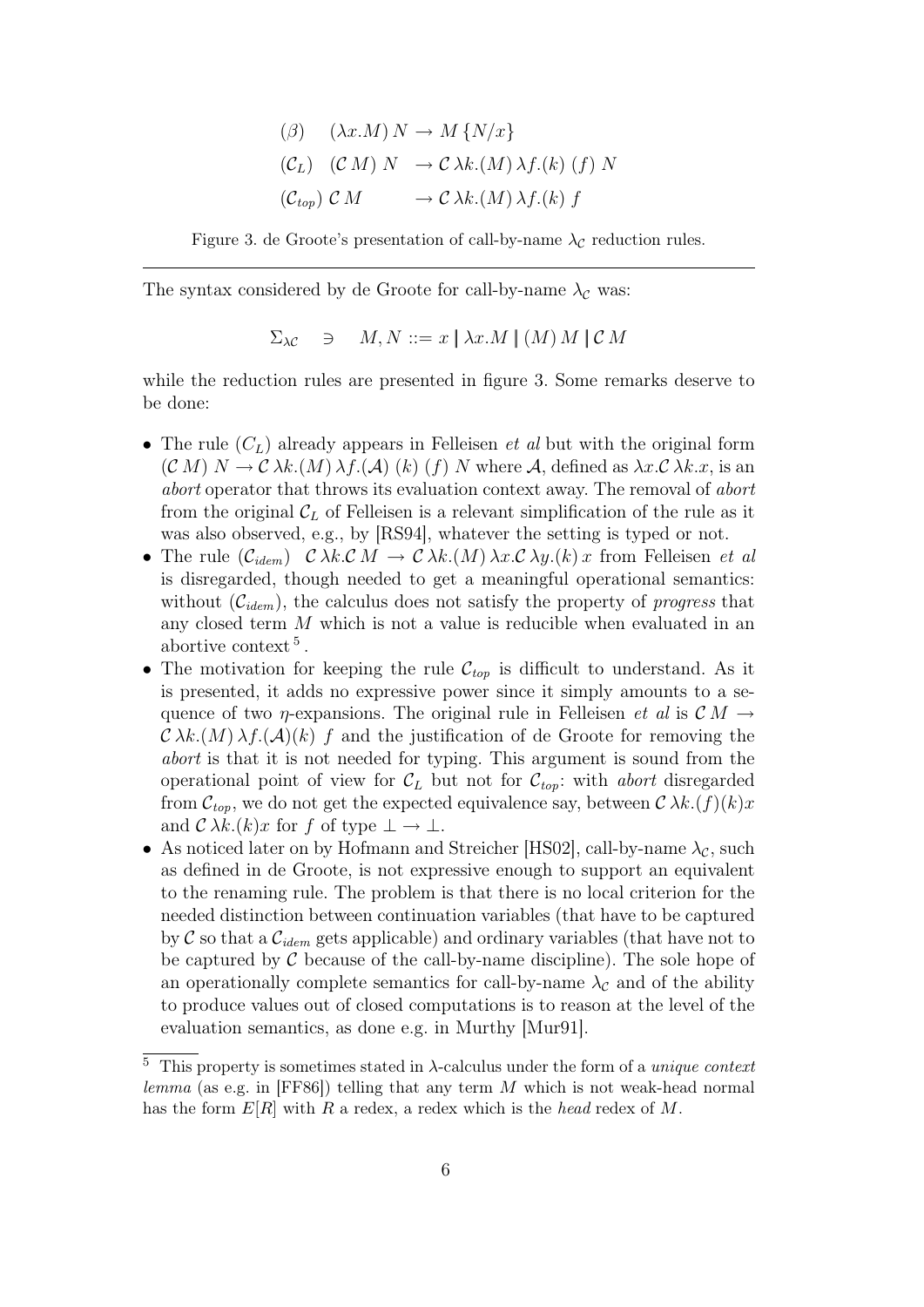Regarding  $\lambda \mu$ -calculus, de Groote's approach is also rather specific. His contribution is to provide a nice solution to the problem of having  $\neg\neg A \rightarrow A$ proved by a closed term: in his variant of  $\lambda \mu$ -calculus, named terms and unnamed terms were not syntactically distinguished. De Groote's syntax for  $\lambda \mu$ calculus was (in the following, we shall denote the set of terms of this syntax as  $\Sigma_{\Lambda\mu}$ ):

$$
\Sigma_{\Lambda\mu} \quad \ni \quad M, N ::= x \mid \lambda x.M \mid (M) M \mid \mu \alpha.M \mid [\alpha]M
$$

De Groote also changed the typing system so that terms of the form  $\alpha|M$ have type  $\perp$  and terms of the form  $\mu\alpha.M$  expect M to be of type  $\perp$ . With this trick, there is no need anymore for a free variable to coerce M of type  $\perp$ to a term of type, say A: it is enough to write  $\mu \alpha$ . M where Parigot required to have  $\mu \alpha. [\beta] M$  for  $\beta$  a free variable of type  $\perp^6$ .

De Groote's modified syntax turned to be historically important and fruitful. Especially, this was the syntax used by the second author to prove a separability result [Sau05] which was wrong for the original syntax (as shown by David  $\&$  Py [DP01]). At this time, the new syntax was not properly compared to the original calculus, and the comparison is actually not so trivial: this is the main purpose of the latter part of this paper.

 $\lambda \mu \epsilon$ -calculus. The status of the extended calculus introduced by de Groote is actually not absolutely clear since de Groote himself considers different variants of the extended calculus in his articles without analysing their relations.

In particular, in 1998, de Groote [dG98] defined an abstract machine for  $\lambda \mu$ calculus in the extended syntax but considered new reduction rules. This alternative calculus, that we shall refer to as  $\lambda \mu \epsilon$ -calculus, is defined as follows:  $\lambda \mu \epsilon$ -terms are the elements of  $\Sigma_{\Lambda \mu}$ .  $\lambda \mu \epsilon$ -reduction is as follows:

Definition 2 ( $\lambda \mu \epsilon$ -calculus reduction)  $\lambda \mu \epsilon$ -calculus reduction, which is written  $\longrightarrow_{\lambda\mu\epsilon}$ , is given by the following five reduction rules<sup>7</sup> presented in figure 4 where  $|M|_{\beta}$  is the result of removing all free occurrences of  $\beta$  in M.

The main novelty in  $\lambda\mu\epsilon$ -calculus – which extends Parigot's calculus – is rule  $(\epsilon)$ :

$$
\mu\alpha.\mu\beta.M \to_{\epsilon} \mu\alpha.\left|M\right|_{\beta}
$$

 $\delta \rightarrow A \rightarrow A$  is inhabited by  $\aleph' = \lambda y.\mu\alpha.(y)\lambda x.[\alpha]x$  for instance.

<sup>&</sup>lt;sup>7</sup> De Groote attributes to Parigot the naming of rule  $\mu$ . However, we could not trace this notation back to Parigot's writings.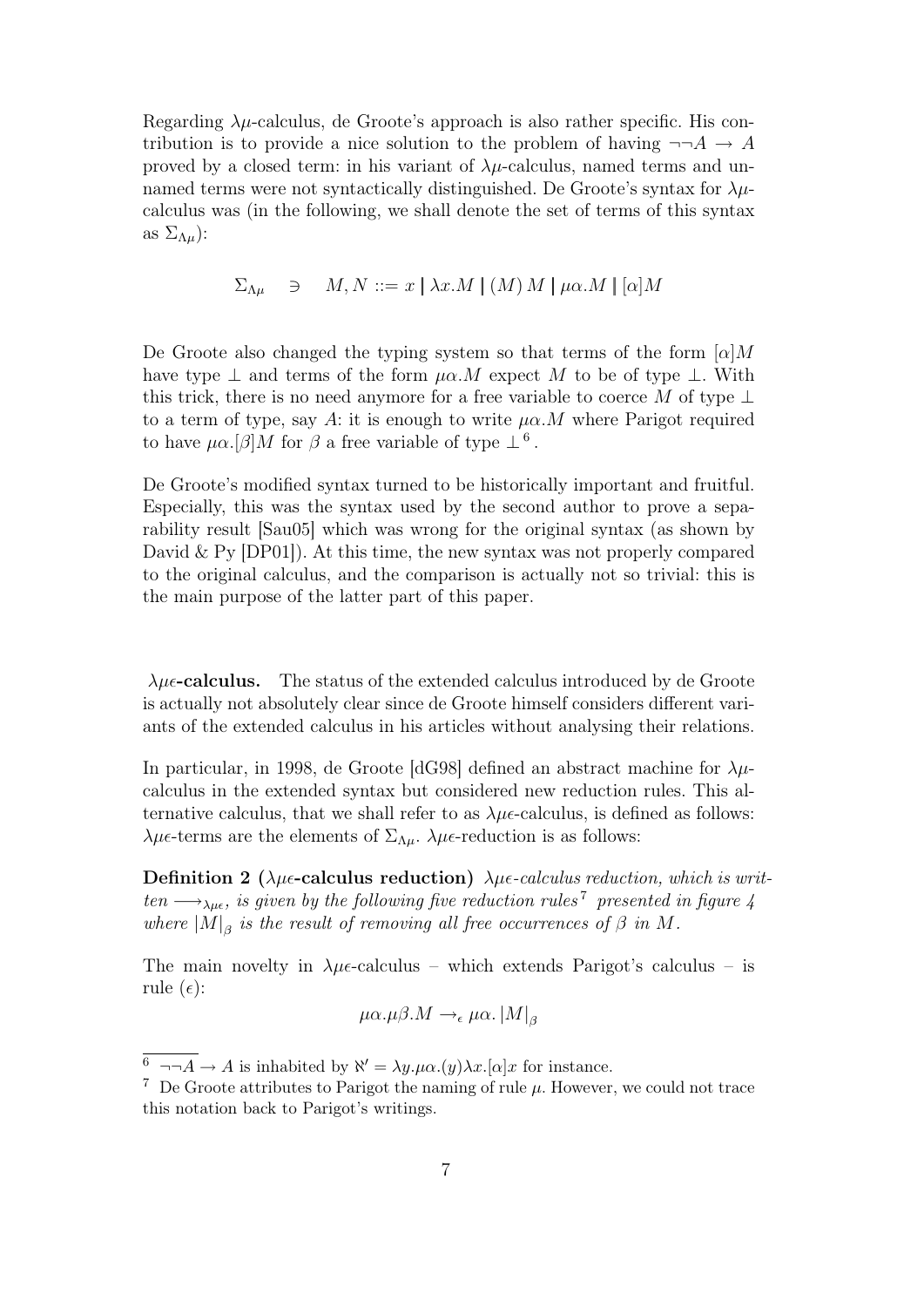$$
(\beta) (\lambda x.M)N \longrightarrow M \{N/x\}
$$
  
\n
$$
(\mu) (\mu \alpha.M)N \longrightarrow \mu \beta.M \{[\beta](P)N/[\alpha]P\} \text{ if } \beta \notin FV(MN)
$$
  
\n
$$
(\rho) \mu \gamma.[\beta] \mu \alpha.M \longrightarrow \mu \gamma.M \{ \beta/\alpha\}
$$
  
\n
$$
(\theta) \mu \alpha.[\alpha]M \longrightarrow M \text{ if } \alpha \notin FV(M)
$$
  
\n
$$
(\epsilon) \mu \alpha.\mu \beta.M \longrightarrow \mu \alpha. |M|_{\beta}
$$

Figure 4.  $\lambda \mu \epsilon$ -calculus reduction rules.

De Groote's motivation in adding this rule was to allow erasure of continuation variables of type  $\perp^8$  but without requiring the term to carry type information. He thus had to rely on syntactical constraints which force the appropriate type<sup>9</sup>: indeed, for  $\mu\alpha.\mu\beta.M$  to be well typed,  $\mu\beta.M$  is forced to be of type  $\bot$ and thus  $\beta$  is also of type  $\bot$ .

Comment 2 An early version of this rule was already discussed in the conclusion of his LPAR paper [dG94] comparing  $\lambda \mu$ -calculus and  $\lambda_c$ -calculus,  $\epsilon$ being viewed as useful for encoding the abort operator in  $\lambda \mu$ -calculus (see the discussion above).

Moreover, rules closely related with  $\epsilon$  are present in Ong and Selinger's presentations of  $\lambda\mu$ -calculus as we shall see below.

The introduction of rule  $\epsilon$  requires several modifications on the other rules of the calculus. A constraint on reduction  $S_1$  shall be added in order not to lose confluence, which leads de Groote to reformulate reduction  $S_1$  as  $\rho$ -reduction  $^{10}$ shown below:

$$
\mu \gamma. [\beta] \mu \alpha. M \longrightarrow_{\rho} \mu \gamma. M \{\beta/\alpha\}.
$$

In the remaining of this section, we shall  $(i)$  focus on other contributions on  $\lambda\mu$  which are based on the extended syntax  $\Sigma_{\Lambda\mu}$ , and more particularly Ong's and Selinger's contributions, (ii) discuss the duality of computation approach

$$
\begin{aligned} [\zeta][\delta]\underline{\mu\gamma.\mu\beta.\mu\alpha.M} &\longrightarrow_{\epsilon} [\zeta][\delta]\mu\gamma.\mu\alpha.\left|M\right|_{\beta} \longrightarrow_{\rho}^2 |M|_{\beta} {\delta/\gamma} {\zeta/\alpha} \\ [\zeta][\delta]\mu\gamma.\underline{\mu\beta.\mu\alpha}.M &\longrightarrow_{\epsilon} [\zeta][\delta]\mu\gamma.\mu\beta.\left|M\right|_{\alpha} \longrightarrow_{\rho}^2 |M|_{\alpha} {\delta/\gamma} {\zeta/\beta}. \end{aligned}
$$

 $\overline{8}$  He refers to this rule as "elimination of absurd weakening".

 $9$  According to his own words: "we have to define these notions of reduction at the level of untyped terms since we do not want the notion of type to play any dynamic part when evaluating a  $\lambda \mu$ -term".

<sup>&</sup>lt;sup>10</sup> This constraint restricts the application of reduction  $\rho$  to redexes where Parigot's syntactical constraint  $\mu$ [] is satisfied. Otherwise there is a critical pair involving  $\epsilon$ and  $\rho$  which cannot converge as exemplified by  $\lbrack \zeta \rbrack \lbrack \delta \rbrack \mu \gamma. \mu \beta. \mu \alpha. M$ :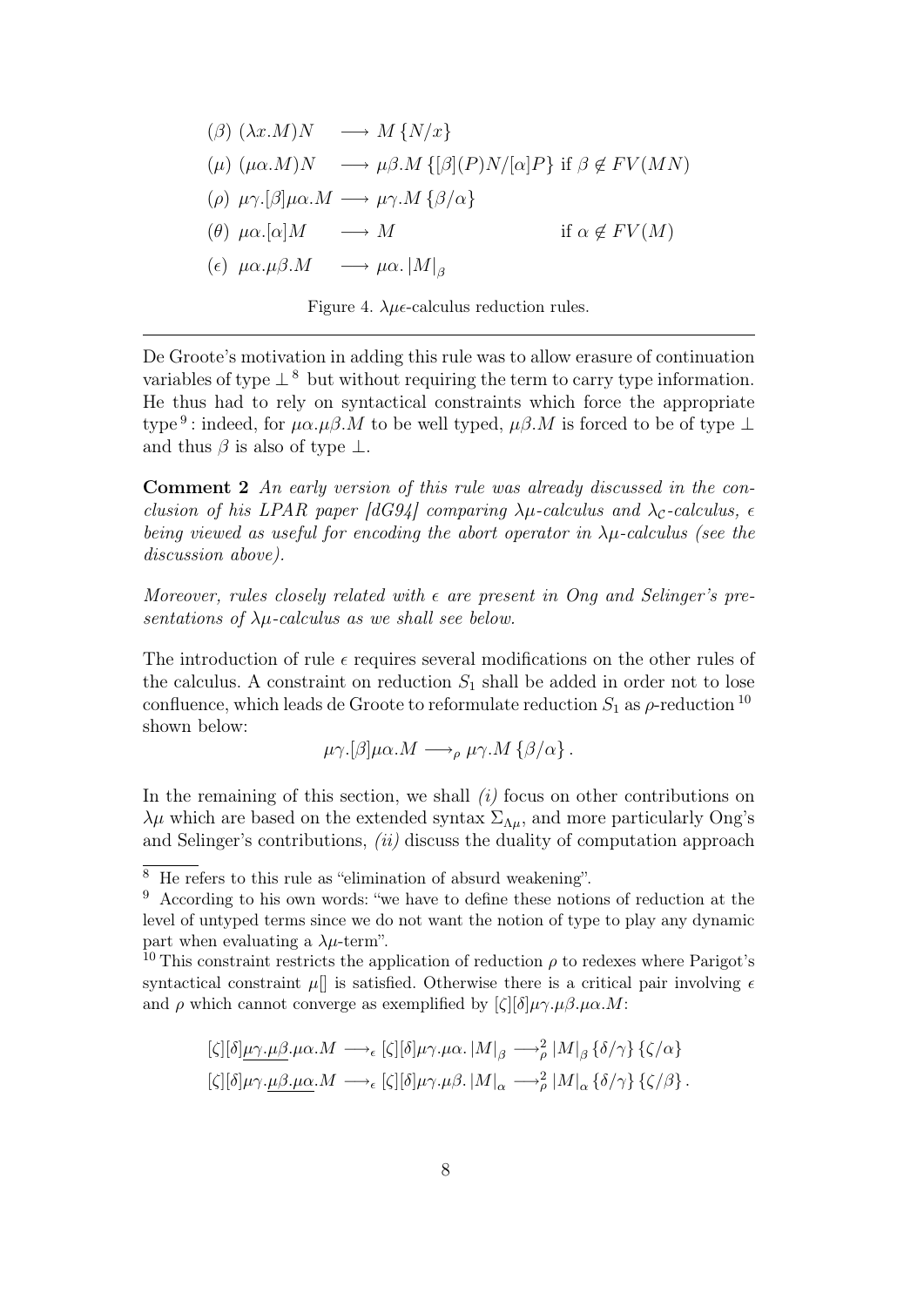$$
\begin{aligned}\n(\beta) \quad & (\lambda x^A \cdot M) \, N = M \{ N/x \} \\
(\eta) \quad & \lambda x^A \cdot (M)x = M \qquad \text{if } x \notin FV(M) \\
(\mu - \beta) \, [\beta^B] \mu \alpha^B \cdot c = c \left\{ \beta^B / \alpha^B \right\} \\
(\mu - \eta) \, \mu \alpha^B \cdot [\alpha^B] M = M \qquad \text{if } \alpha^B \notin FV(M) \\
(\zeta) \quad & \mu \alpha^{A \to B} \cdot c = \lambda x^A \cdot \mu \beta^B \cdot c \left\{ [\beta^B] (P) x / [\alpha^{A \to B}] P \right\} \quad \text{if } x^A, \beta^B \notin FV(c) \\
(\zeta^{\perp}) \quad & \mu \alpha^{A \to \perp} \cdot c = \lambda x^A \cdot c \left\{ (P) x / [\alpha^{A \to \perp}] P \right\} \qquad \text{if } x^A \notin FV(c)\n\end{aligned}
$$

Figure 5. Complete equational theory for Ong's  $\lambda \mu$ -calculus in modified syntax.

which made clear the duality between terms and evaluation contexts and of their respective substitutions which also led to considering a continuation constant tp of type  $\perp$ , and finally *(iii)* evidence the distinction between  $\lambda \mu$  and  $\Lambda\mu$  (that is, between the original and the extended syntax) in the untyped case by discussing the separation property in  $\lambda \mu$ .

## 2.3 From Ong (1996) to Selinger (2000): a study of the theory of typed  $\lambda \mu$ calculus in modified syntax through semantical criteria

Ong studied call-by-name  $\lambda \mu$ -calculus from a categorical point of view. For this purpose, he was led to consider an equational theory for  $\lambda \mu$ -calculus that is complete with respect to the equations of the categorical model (a categorical model that is characterised as a fibred cartesian closed category). In particular, the semantics approach forces to consider  $\eta$ -rules (universal properties) for the two connectives considered, namely  $A \to B$  and  $\bot$ . Because of the presence of two connectives,  $\eta$ -rules need to know the type of the term to  $\eta$ -expand, what requires explicitly typed reduction rules. Ong's syntax is:

$$
B ::= X | A \rightarrow A \qquad \qquad \text{(non-empty types)}
$$
  
\n
$$
A ::= B | \perp \qquad \qquad \text{(types)}
$$
  
\n
$$
M ::= x | \lambda x^{A}.M | (M) M | \mu \alpha^{B}.M | [\alpha^{B}]M \text{ (terms)}
$$

Besides providing an equational theory complete with respect to some categorical semantics, Ong improved on the way Parigot named the rules of  $\lambda \mu$ . The complete equational theory with Ong's genuine rule names is given in figure 5.

The advantage of Ong's rules  $(\zeta)/(\zeta^{\perp})$  compared to the original structural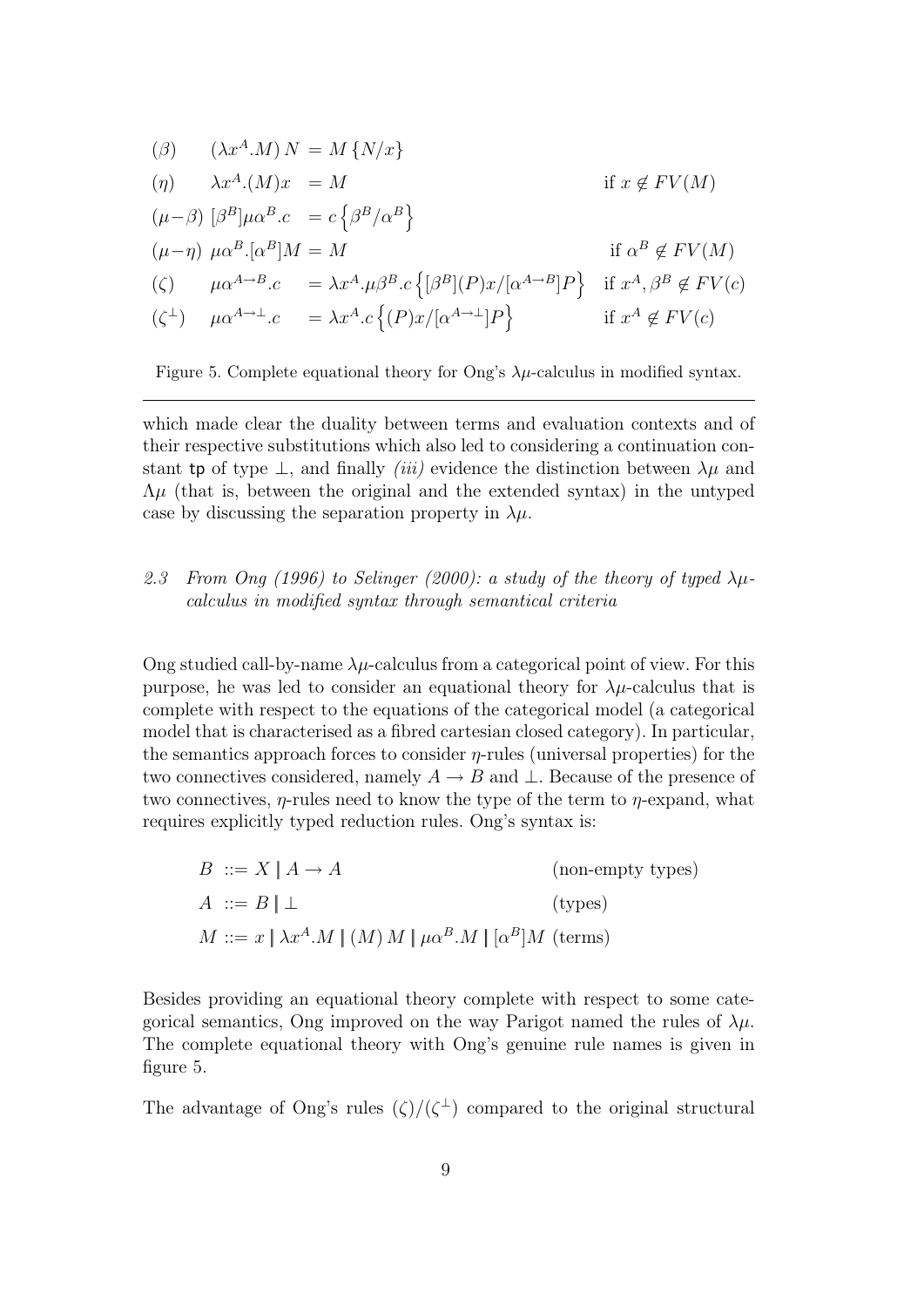reduction of Parigot is unclear to us. Indeed, while structural reduction was purely operational, Ong's rules ( $\zeta$ ) and  $(\zeta^{\perp})$  introduce a bit of  $\eta$ -expansion. It can indeed be decomposed as an  $\eta$ -expansion together with a structural reduction (if  $x^A, \beta^B \notin FV(c)$ ):

$$
\mu\alpha^{A\rightarrow B}.c=\lambda x^A(\mu\alpha^{A\rightarrow B}.c)x=\lambda x^A.\mu\beta^B.c\left\{[\beta^B](P)x/[\alpha^{A\rightarrow B}]P\right\}
$$

As a consequence, it breaks the clean separation between a set of operational rules and a set of purely observational rules (see figure 13 for a presentation where operational and observational fragments are clearly separated). Moreover, Ong's system is not minimal since  $\eta$  can be derived from ( $\zeta$ ) and  $(\mu-\eta)$ .

The motivation for forbidding continuation variables of type  $\perp$  is unclear too: at the end, Ong's typed  $\lambda\mu$ -calculus can be conservatively extended using the following more uniform syntax:

$$
A, B ::= X \mid \perp \mid A \to A \qquad \qquad \text{(types)}
$$
  

$$
M ::= x \mid \lambda x^A.M \mid (M) M \mid \mu \alpha^B.M \mid [\alpha^B]M \text{ (terms)}
$$

and by replacing  $(\zeta^{\perp})$  with

$$
(\eta_{\perp}) \quad [\alpha^{\perp}]M = M.
$$

Both these peculiarities are solved in Selinger [Sel01], who, in addition to his contribution to the understanding of the semantical duality between call-byname and call-by-value, switched back to structural reduction and explicitly supported continuation variables of type ⊥. Moreover, Selinger slightly improved on the rationale for naming rules and insisted on formulating the rules on type derivations, thus avoiding problems such that ensuring the correctness of the type annotation in  $(\beta)$  or the validity of  $(\eta)$  when used from right to left.

Selinger's presentation of typed  $\lambda\mu$ -calculus in modified syntax is given in figure 6 (we drop the constructions and rules for pairs, sums and units)  $^{11}$ .

There is a canonical mapping of Selinger's typed terms to Ong's typed terms which is compositional except for  $\mu\alpha.M$  and  $\alpha|M$  for  $\alpha$  of type  $\perp$  in which case the translation is  $M$ . Actually, we have the following proposition (implicit in Selinger's work) stating that Selinger's axiomatic is equivalent to Ong's axiomatic:

Proposition 3 There is an equational correspondence between Ong's simplytyped  $\Lambda\mu$  and Selinger's simply-typed  $\Lambda\mu$ .

<sup>&</sup>lt;sup>11</sup> Moreover, [Sel01] says B instead of  $A \rightarrow B$  and we assume it is a typo.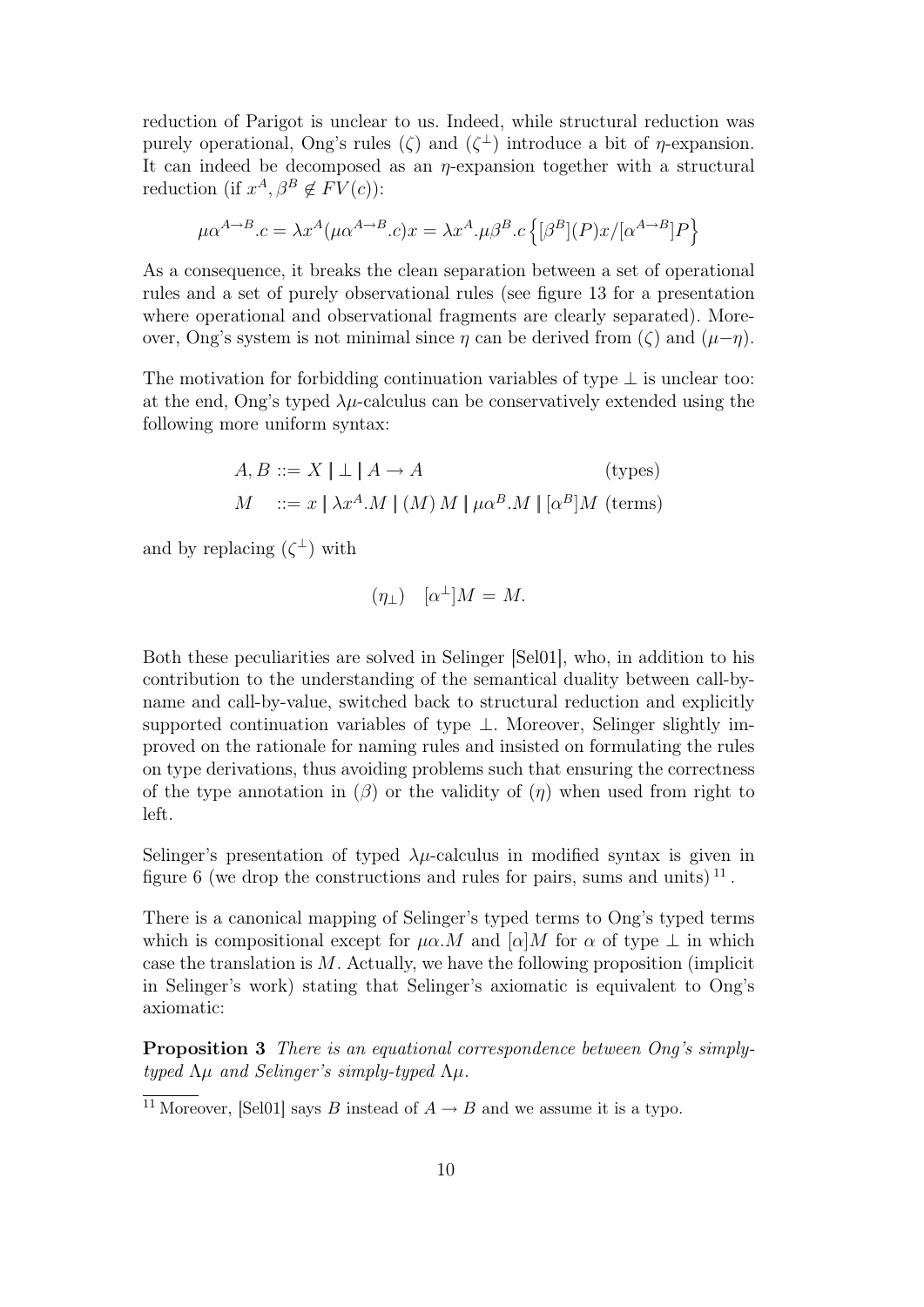$$
(\beta_{\rightarrow}) (\lambda x^{A}.M) N = M \{N/x\} : B
$$
  
\n
$$
(\eta_{\rightarrow}) \lambda x^{A}.(M)x = M : A \rightarrow B^{-12} \text{ if } x \notin FV(M)
$$
  
\n
$$
(\zeta_{\rightarrow}) (\mu \alpha^{A \rightarrow B}.M)N = \mu \beta^{B}.M \{ [\beta^{B}] (P)N/[\alpha^{A \rightarrow B}]P \} \text{ if } \beta^{B} \notin FV(M, N)
$$
  
\n
$$
(\beta_{\mu}) [\beta] \mu \alpha^{A}.M = M \{ \beta/\alpha \} : \bot
$$
  
\n
$$
(\eta_{\mu}) \mu \alpha^{A}.[\alpha]M = M : A \text{ if } \alpha \notin FV(M)
$$
  
\n
$$
(\beta_{\perp}) [\alpha^{\perp}]M = M : \bot
$$

Figure 6. Selinger's presentation of typed  $\lambda \mu$ -calculus in modified syntax.

PROOF: We briefly sketch the proof of the proposition.  $(\zeta)$  is directly derivable from  $(\eta_{\rightarrow})$  and  $(\zeta_{\rightarrow})$  while  $(\zeta^{\perp})$  can be derived from  $(\eta_{\rightarrow})$ ,  $(\zeta_{\rightarrow})$ ,  $(\beta_{\perp})$  and  $(\eta_{\mu})$ . In the other way round,  $(\beta_+)$  becomes an identity and  $(\zeta_+)$  derives from  $(\zeta)$ or  $(\zeta^{\perp})$  and  $(\beta)$ .

Let us briefly come back to  $\lambda \mu \epsilon$ -calculus: de Groote's  $\epsilon$  rule is related with the  $(\zeta^{\perp})$  rule by Ong and the  $(\beta_{\perp})$  rule by Selinger<sup>13</sup>. However, contrarily to Ong's and Selinger's calculi de Groote's  $\lambda \mu \epsilon$ -calculus has a type-free presentation due to the use of the implicit type constraint of  $\mu$  encapsulated terms.

One owes to Ong, together with Stewart with whom he provided a typed call-by-value variant of the modified syntax [OS97], to have introduced a notation  $M[\beta, K/\alpha]$  generic over evaluation context K that lets suggest that Parigot's structural reduction is indeed a notion of substitution of evaluation contexts.

Hofmann and Streicher [HS97] later provided an alternative, more syntactic characterisation in terms of continuation-passing-style (cps) transformation of the completeness of Ong's equational theory of  $\lambda\mu$ -calculus in modified syntax. As noticed by Streicher and Reus [SR98], Plotkin's call-by-name cpstranslation extended to  $\lambda \mu$ -calculus<sup>14</sup> is not appropriate as it validates ( $\rightarrow$ ),  $(\mu_{\rightarrow})$  and  $(\eta_{\mu})$  but not  $(\eta_{\rightarrow})$ . Hofmann and Streicher's completeness result indeed relies on Lafont-Reus-Streicher's call-by-name cps-semantics [LRS93].

 $\frac{13 \text{ Actually}}{13 \text{ Actually}}$ , in the typed case,  $\epsilon$  is validated by Selinger's equational theory:  $\mu\alpha^A.\mu\beta^\perp.M =_{\beta_\perp}\mu\alpha^A.\mu\beta^\perp.\left|M\right|_\beta =_{\beta_\perp}\mu\alpha^A.\mu\beta^\perp.\left[\beta\right]\left|M\right|_\beta =_{\eta\mu}\mu\alpha^A.\left|M\right|_\beta.$ 

<sup>14</sup> The translation is as follows:

$$
\|x\|_K = (x)K \qquad \|\lambda x.M\|_K = (K)\lambda x.\|M\| \qquad \|[{\beta}]M\| = \|M\|_{k_{{\beta}}}
$$
  

$$
\|(M)N\|_K = \|M\|_{\lambda f.(f)\|N\|_K} \quad \|\mu\alpha.c\|_K = (\lambda k_{\alpha}.\|c\|)K \qquad \|M\| = \lambda k.\|M\|_k
$$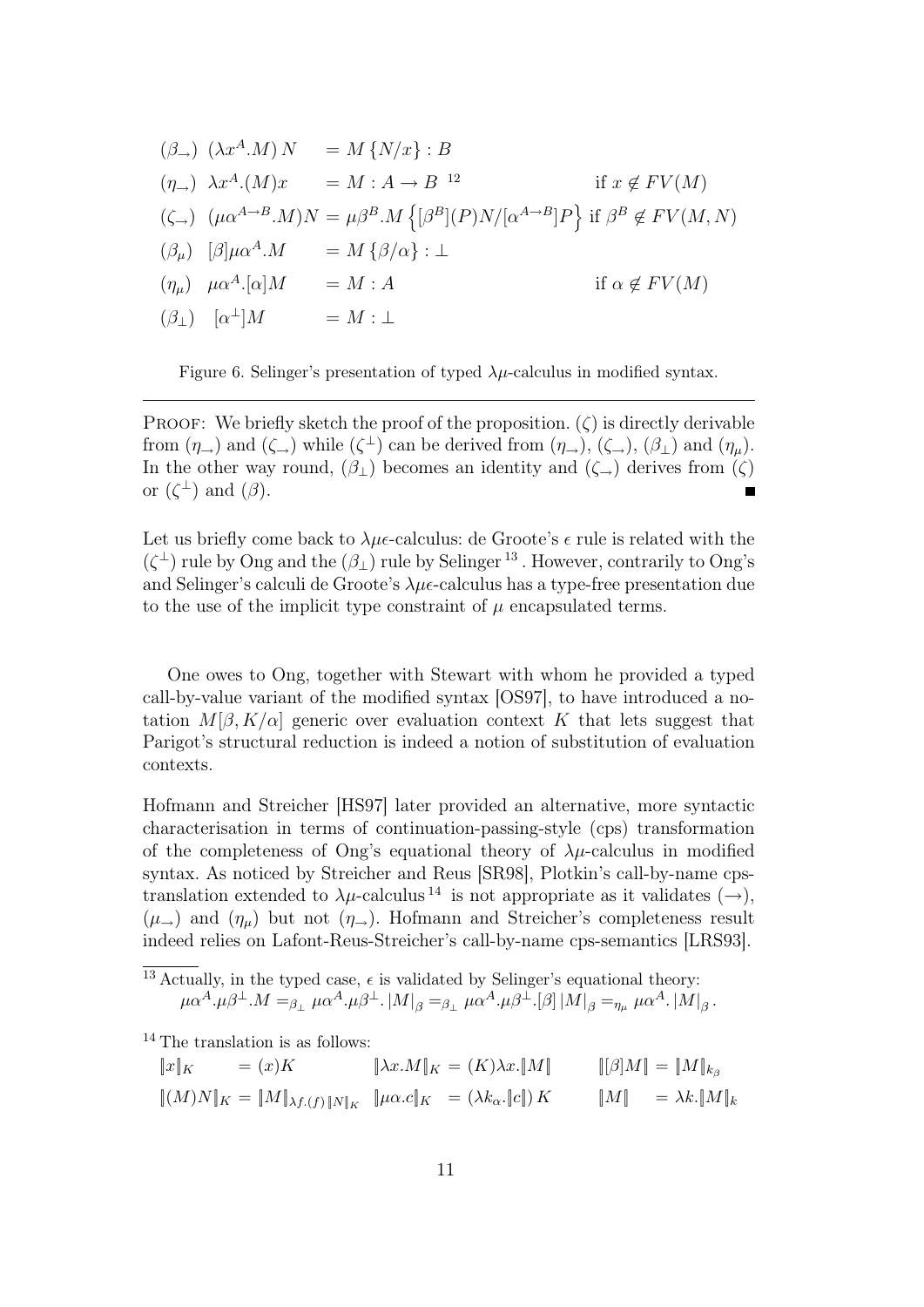In 2002, Hofmann and Streicher [HS02] showed that Ong and Stewart's semantics of call-by-value  $\lambda \mu$ -calculus (in modified syntax) is equivalent to Hofmann and Sabry-Felleisen's call-by-value  $\lambda_c$  semantics [Hof95,SF93] and hence complete with respect to Plotkin or Fisher's call-by-value continuation-passingstyle semantics.

#### 2.4 Looking at  $\lambda\mu$ -calculus from the duality-of-computation point of view

In 2000, Curien and the first author [CH00] designed a variant of  $\lambda \mu$ -calculus based on the syntax of Gentzen's sequent calculus. In sequent calculus, connectives are introduced by left or right introduction rules that echo to other introduction rules on the other side of the sequent. In sequent calculus, the computation is expressed in a purely structural way as a cut between a formula on the left and a formula on the right. Altogether, this contributes to establish a duality between the right-hand side and the left-hand side of a sequent.

Eliminating cuts necessarily breaks the symmetry of the calculus because one side has to get the priority over the other and the two dual ways to break the symmetry have been shown to correspond to the call-by-name/call-by-value duality, giving at the same time a purely syntactic emphasis of this duality.

In this computational interpretation of sequent calculus, right introduction rules correspond to constructors of terms and left introduction rules to constructors of evaluation contexts, leading to a duality between these notions and more generally to a reformulation of the concept of computation as an interaction happening at the frontier between a term and its evaluation context  $^{15}$ .

<sup>15</sup> For the record, the syntax of  $\overline{\lambda} \mu \tilde{\mu}$ -calculus is

 $c ::= \langle t | e \rangle$  (commands)  $t := x \, \vert \, \lambda x.t \, \vert \, \mu \alpha.c \quad \text{(terms)}$ 

 $e ::= \alpha | t \cdot e | \tilde{\mu} x.c$  (evaluation contexts)

where  $\tilde{\mu}x.c$  is a notation for the context let  $x = [\ ]$  in c,  $t \cdot e$  for the context  $e[[ \ ]t]$ and  $\alpha$  alone for the context  $[\alpha]$ ([]). The reduction rules are

 $(\mu) \quad \langle \mu \alpha.c||e \rangle \quad \rightarrow c \{e/\alpha\}$ 

$$
(\tilde{\mu}) \quad \langle t | \tilde{\mu}x.c \rangle \quad \rightarrow c \{v/x\}
$$

 $(\rightarrow) \quad \langle \lambda x. t | t' \cdot e \rangle \rightarrow \langle t' | \tilde{\mu} x. \langle t | e \rangle \rangle$ 

with the call-by-name calculus obtained by giving priority to  $\tilde{\mu}x.c$  in the critical pair  $\langle \mu \alpha.c | \tilde{\mu} x.c' \rangle$  and the call-by-value calculus obtained by giving instead priority to  $\mu \alpha$ .c. In practise, the construction  $\tilde{\mu}x$ .c can be made implicit in the call-by-name fragment providing a correspondence with call-by-name  $\lambda \mu$ -calculus by informally identifying  $M N_1 ... N_n$  in the latter by  $\mu \alpha \cdot \langle M \| N_1 \cdot ... \cdot N_n \cdot \alpha \rangle$ , for  $\alpha$  fresh.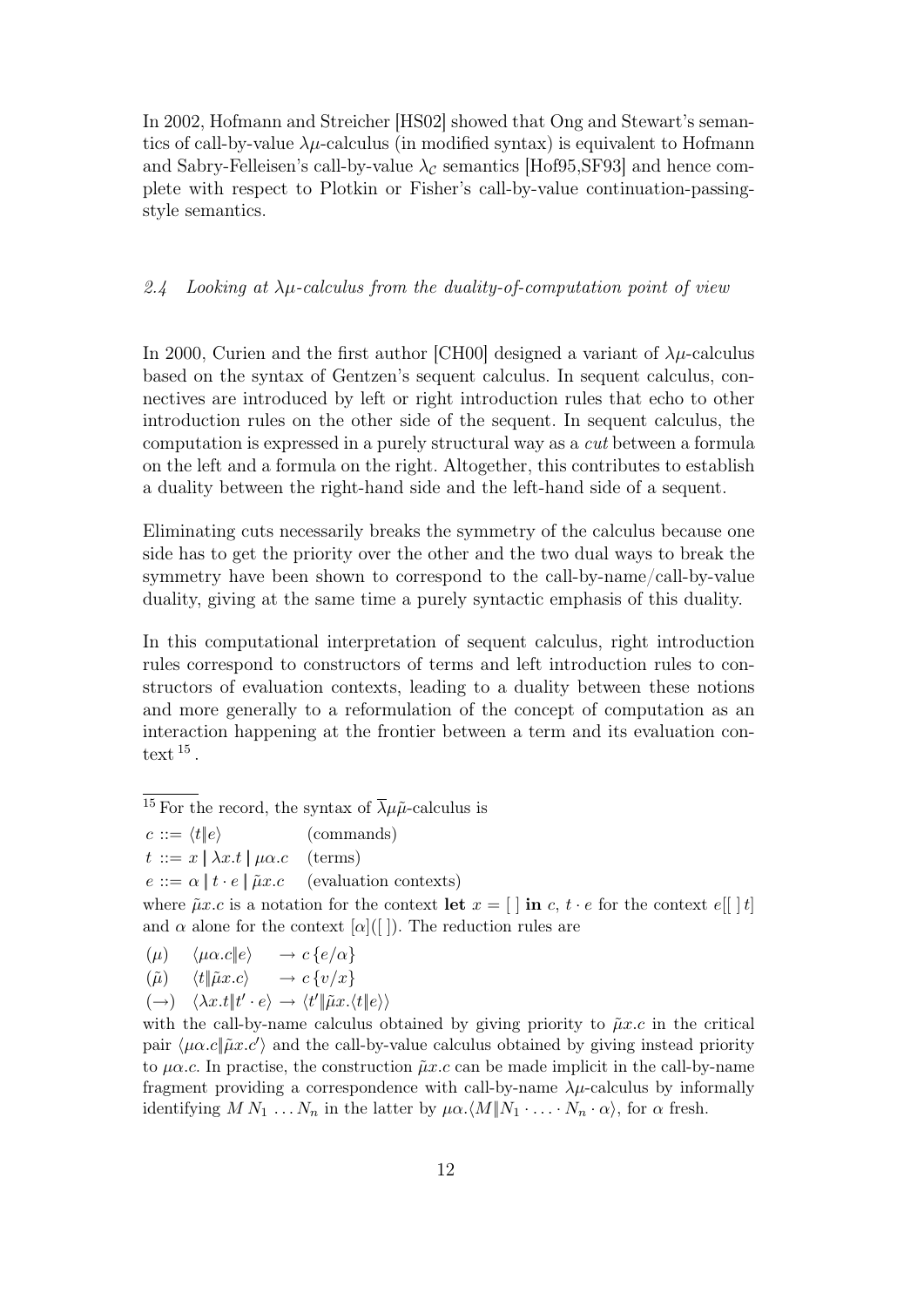One of the consequences of the syntactic duality between terms and evaluation contexts and between call-by-name and call-by-value is that  $\mu$  is revealed as the exact dual of an evaluation context let  $x = [ \ ]$  in M that binds the program to which it is applied to x before continuing the computation with program  $M$ (an evaluation context which is commonly used in the context of call-by-value semantics). This allows to see that  $\mu$  is a binder of evaluation contexts in the same way as a let  $x = \lceil \cdot \rceil$  in M expression is a binder of terms. Especially, it appears that renaming and structural substitution are two complementary pieces of the same notion, namely the substitution of evaluation contexts.

As explored in [Her05], another consequence of the sequent calculus approach of  $\lambda \mu$ -calculus is the ability to make a clear distinction between the logical (= computational) rules and the observational rules.

Finally, by emphasising a syntactic duality between terms and evaluation contexts, [CH00] promotes the use of an explicit continuation constant for interpreting the elimination rule of  $\perp$ , as a parallel to the use of an explicit term constant for interpreting the introduction rule of ⊤.

#### 2.5 Classical Logic vs. Minimal Classical Logic (2003)

In section 2.1, we saw that in Parigot's  $\lambda \mu$ -calculus it is not possible to build a closed proof-term for  $\neg\neg A \rightarrow A$ , which is not satisfactory from the prooftheoretic point of view. There is an alternative solution to the extended syntax in order to solve this problem: Ariola and Herbelin [AH03] (extended version with Sabry [AHS07a]) replace the "trick" of hiding continuation variables of type  $\perp$  by the introduction in the syntax of a continuation constant tp of type  $\perp$  (i.e. that expects an argument of type  $\perp$ ). In particular, this clarifies that pure  $\lambda\mu$ -calculus is in correspondence with minimal classical logic (Peirce's law  $((A \rightarrow B) \rightarrow A) \rightarrow A$  holds but  $\perp \rightarrow A$  does not) and not with full classical logic (both Peirce's law and  $\perp \to A$  hold, what amounts to have  $\neg\neg A \to A$ ).

Comment 3 Reconsidering [AH03], we think that Ariola and Herbelin approach can be improved by simply considering that  $\perp$  is a connective and that the construction  $[tp]$ M is its elimination rule. This view also is obvious from the point of view of the duality of computation for which tp is the only constructor, in the class of evaluation contexts, of connective  $\bot$ .

#### 2.6 Separation property in  $\lambda \mu$ -calculus (2005)

In his seminal paper [Par92], Parigot remarks that "in  $\lambda \mu$ -calculus (contrary to λ-calculus), there are terms which give always the same result, indepen-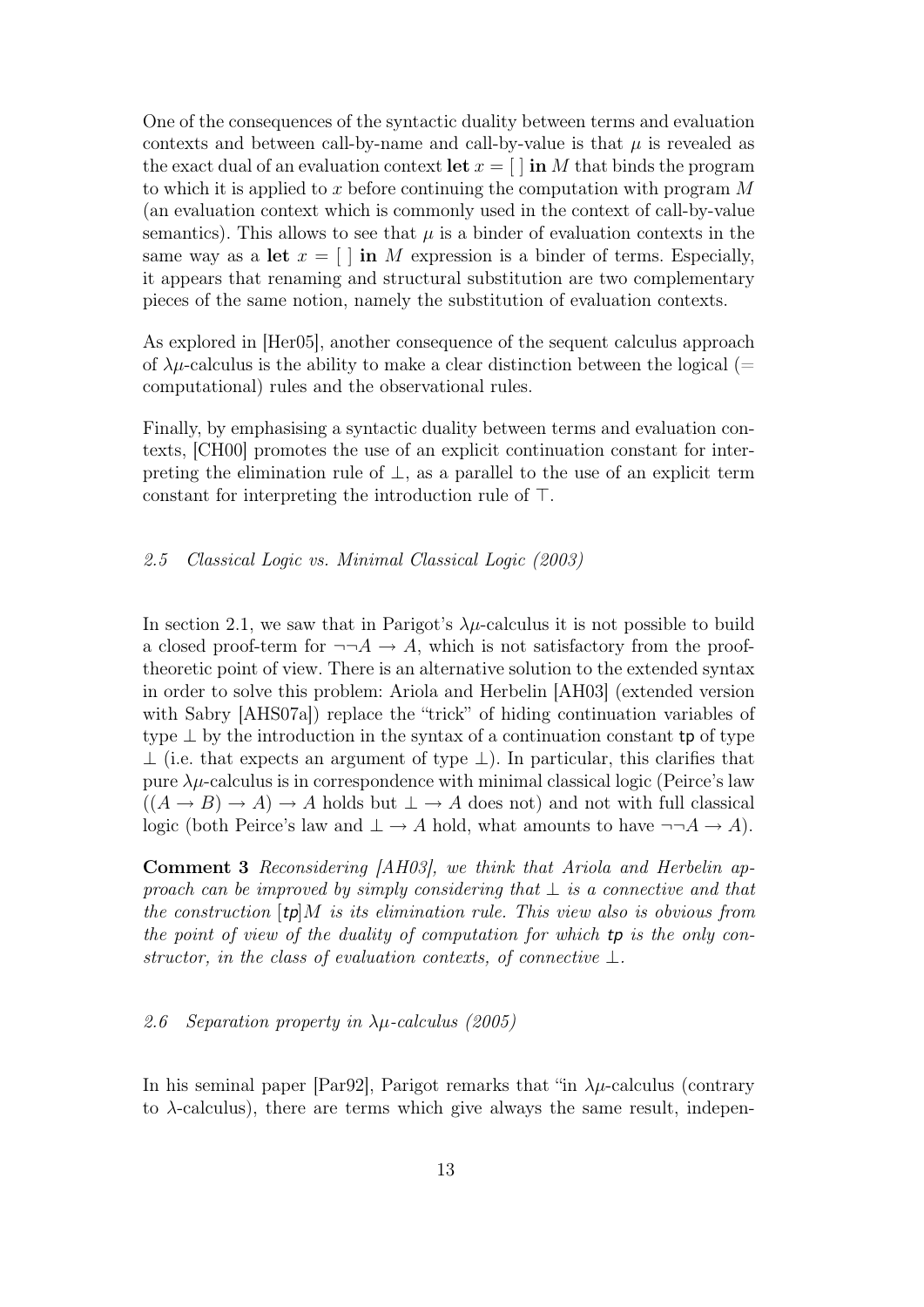

Figure 7. Counter-example to separation in  $\lambda \mu$ -calculus.

dently of the number of arguments they are applied to. For instance, the term  $\tau = \lambda x.\lambda y.\mu\delta$ .  $[\phi](x)y$  is such that, for each  $n \in \mathbb{N}, (\tau)xyz_1 \ldots z_n \rightarrow^*$  $\mu\delta[\phi](x)y$ ." The situation is actually worse: separation (*aka.* Böhm theorem) fails in  $\lambda \mu$ -calculus, *i.e.* there exist non-equivalent terms that give the same results whatever context they are placed in.

Failure of separation was proved by David and Py [DP01]<sup>16</sup>. For this, they introduce new reduction rules to consider a confluent  $\lambda \mu$ -calculus with  $\eta$ -rules:

$$
\lambda x.(M)x \longrightarrow M \quad \text{if } x \notin FV(M)
$$
  

$$
\mu \alpha.c \longrightarrow \lambda x.\mu \beta.c \{ [\beta](P)x/[\alpha]P \} \quad \text{if } x, \beta \notin FV(c)
$$

They then prove that separation fails in  $\lambda \mu$  by finding a counter-example to separation. They exhibit two values  $W_0, W_1 \in \Sigma_{\lambda \mu}$ <sup>17</sup> that are not equivalent for the equivalence relation induced by  $\lambda \mu$ -reduction rules (with extensionality) but that no context can distinguish.

The failure of separation in  $\lambda \mu$ -calculus may be understood as the fact that some separating contexts are missing in  $\lambda \mu$  for separation to hold resulting in the impossibility of observing y in the term of footnote 17 as shown in figure 7. This led the second author to define  $\Lambda \mu$ -calculus [Sau05], an extension to  $\lambda \mu$ for which Böhm theorem was proved. In  $\Lambda\mu$ -calculus, the validity of separation may be understood as the fact that the new contexts made available by the new syntax are sufficient to realise a Böhm Out.

 $\Lambda$  $\mu$ -calculus syntax actually coincides with the extended syntax of de Groote and, up to the extensionality rules, the two calculi are identical:

Definition 4 ( $\Lambda \mu$ -calculus reduction)  $\Lambda \mu$ -calculus reduction, which is written  $\longrightarrow_{\Lambda\mu}$ , is induced by the five reduction rules presented in figure 8<sup>18</sup>.

A separation result is stated with respect to a set of observables (in  $\lambda$ -calculus,

 $16$  The result was already in Py's thesis [Py98].

<sup>&</sup>lt;sup>17</sup> The terms are obtained by substituting y by  $0 = \lambda x, x'.x'$  and  $1 = \lambda x, x'.x$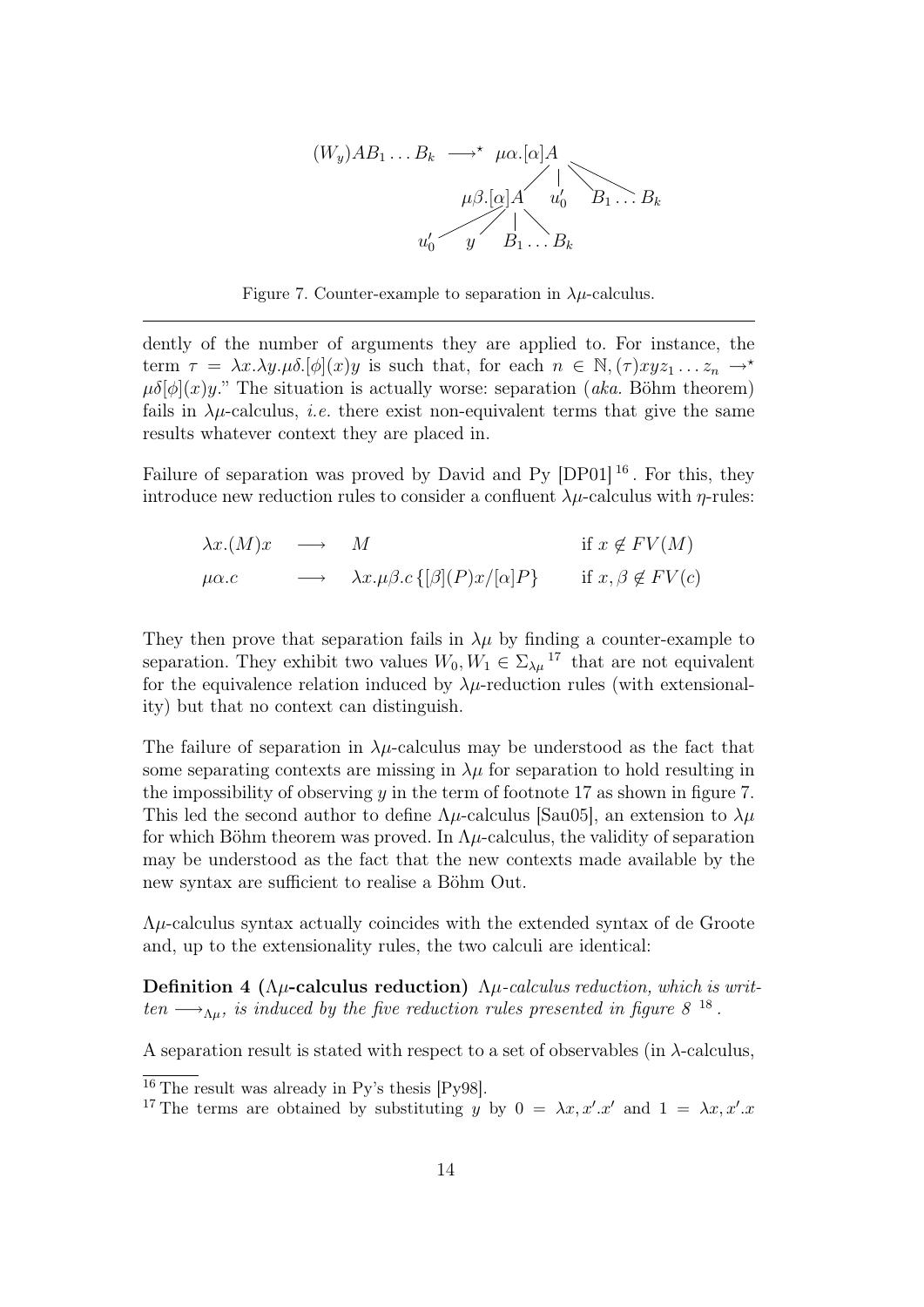| $(\beta_T)$ $(\lambda x.M)N \longrightarrow M\{N/x\}$ |                     |                                                                 |                            |
|-------------------------------------------------------|---------------------|-----------------------------------------------------------------|----------------------------|
| $(\eta_T) \lambda x.(M)x \longrightarrow M$           |                     |                                                                 | if $x \notin FV(M)$        |
| $(\beta_S)$ $[\beta]\mu\alpha.M$                      |                     | $\longrightarrow$ $M \{\beta/\alpha\}$                          |                            |
| $(\eta_S) \mu \alpha. [\alpha] M$                     | $\longrightarrow$ M |                                                                 | if $\alpha \notin FV(M)$   |
| $(fst)\ \mu\alpha.M$                                  |                     | $\longrightarrow \lambda x.\mu\beta.M\{[\beta](P)x/[\alpha]P\}$ | if $x, \beta \notin FV(M)$ |

Figure 8.  $\Lambda \mu$ -calculus reduction rules.

they are the  $\beta\eta$ -normal forms). Since fst is an expansion rule, there are very few normal forms in Λµ. We thus consider a set of Λµ-canonical normal forms [Sau05,Sau08b] as basic observables for separation:

**Definition 5**  $M \in \Sigma_{\Lambda\mu}$  is in  $\Lambda\mu$ -canonical normal form if it is normal for  $\beta_T \eta_T \beta_S \eta_S$  and it contains no subterm of the form  $[\alpha] \lambda x.M$  nor  $(\mu \alpha.M)N$ .

We can now state the separation result for  $\Lambda \mu$ -calculus [Sau05]:

**Theorem 6 (Böhm theorem for**  $\Lambda \mu$ ) Let  $M, M' \in \Sigma_{\Lambda \mu}$ . If  $M \neq_{\Lambda \mu} M'$  and they are both  $\Lambda \mu$ -canonical normal forms, there exists a context  $C[\]$  such that:

 $C[M] \longrightarrow_{\Lambda\mu}^{\star} \lambda x.\lambda y.x$  and  $C[M'] \longrightarrow_{\Lambda\mu}^{\star} \lambda x.\lambda y.y.$ 

By showing that the untyped modified syntax of  $\lambda \mu$ -calculus satisfies the Böhm separation theorem [Sau05] while the untyped original syntax did not [DP01], Saurin emphasised that, given a same set of reduction rules, the modified syntax was more expressive than the original syntax. This justified to give it the distinct name of  $\Lambda \mu$ -calculus, which is the name we keep for denoting the modified syntax in the rest of this article.

### 2.7 A global view of  $\lambda \mu$ -calculi.

In figure 9, we collect the various notations for reduction rules used in standard references that we discussed above, both in the standard and the modified syntax. The right-most column shows notations that shall be followed in the remaining sections of the present paper.

respectively in  $W_y = \lambda x.\mu\alpha.[\alpha]((x)\mu\beta.[\alpha](x)U_0y)U_0$  with  $U_0 = \mu\delta.[\alpha]\lambda z_1, z_2. z_2.$ <sup>18</sup> Notice that  $\mu$  is not part of  $\Lambda \mu$ -calculus reduction system (but could be added): it can indeed be simulated by a *fst*-reduction followed by a  $\beta_T$ -reduction:  $(\mu\alpha.M)N \longrightarrow_{fst} (\lambda x.\mu\alpha.M \{[\alpha](P)x/[\alpha]P\})N \longrightarrow_{\beta_T} \mu\alpha.M \{[\alpha](P)N/[\alpha]P\}.$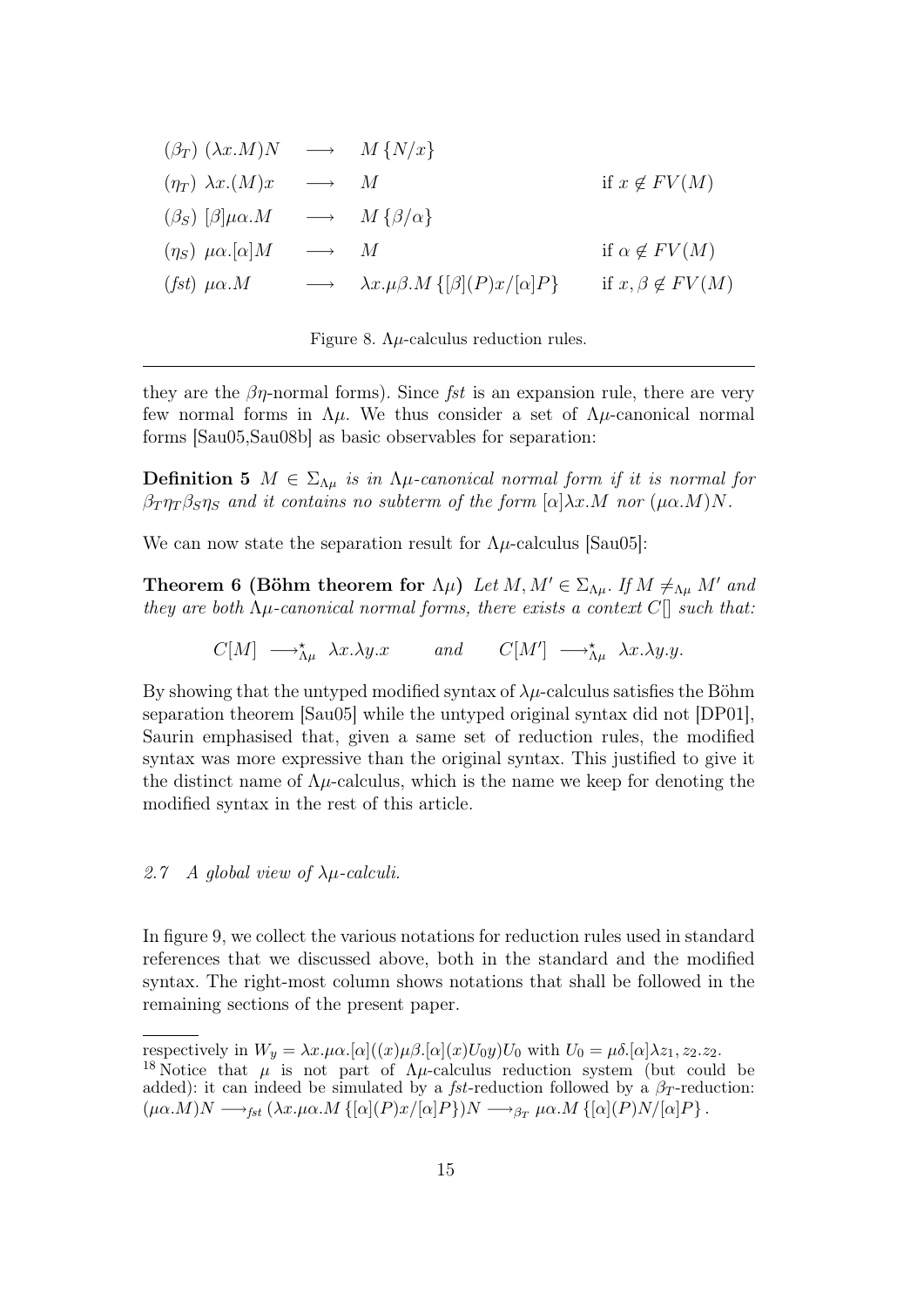| [Par91, Par93] [Ong96] [dG98] [DP01] [Sel01] [Sau05] [this paper] |                   |              |            |                         |             |                        |
|-------------------------------------------------------------------|-------------------|--------------|------------|-------------------------|-------------|------------------------|
| $(R_1)$                                                           | $(\beta)$         | $(\beta)$    | $(\beta)$  | $(\beta_{\rightarrow})$ | $(\beta_T)$ | $(\rightarrow)$        |
|                                                                   | $(\eta)$          |              | $(\eta)$   | $(\eta_{\rightarrow})$  | $(\eta_T)$  | $(\eta_{\rightarrow})$ |
| $(R_2)$                                                           |                   | $(\mu)$      | $(\mu)$    | $(\zeta_{\rightarrow})$ |             | $(\mu_{\rightarrow})$  |
| $(S_1)$                                                           | $(\mu - \beta)$   | $(\rho)$     | $(\rho)$   | $(\beta_\mu)$           | $(\beta_S)$ | $(\mu_{var})$          |
| $(S_2)$                                                           | $(\mu - \eta)$    | $(\theta)$   | $(\theta)$ | $(\eta_\mu)$            | $(\eta_S)$  | $(\eta_\mu)$           |
| $(S_3)$                                                           | $(\zeta)$         |              | $(\nu)$    |                         | (fst)       |                        |
|                                                                   | $(\zeta^{\perp})$ | $(\epsilon)$ |            | $(\beta_{\perp})$       |             | $(id_{\perp})$         |

Figure 9. Notations for  $\lambda \mu$ -reductions in the literature.

## 3 Connecting the original and the modified syntax of  $\lambda \mu$ -calculus in the typed case

Connecting the original syntax based on two syntactical categories of terms and the approaches based on the modified syntax with a single category of term requires in the typed case two extensions of the original syntax. Following David and Py, we first complete Parigot's reduction system with  $\eta$ -rules while, in a second step, we add to  $\lambda \mu$ -calculus a  $\bot$  connective.

As a first step, we remind some results on the notion of cps-completeness that we use for characterising the minimum of equations to be valid in a sensible axiomatic theory of  $\lambda \mu$ -calculus.

#### 3.1 Cps-complete extension of Parigot's  $\lambda \mu$ -calculus

Ong [Ong96] studied  $\lambda \mu$ -calculus as an equational theory with  $\eta$ -rules for implication but it was for the modified syntax and in a typed setting. Hofmann and Streicher [HS97] showed that this same equational theory was also sound and complete with respect to Lafont-Reus-Streicher's call-by-name continuationpassing-style semantics [LRS93].

For the original syntax, the extension with  $\eta$  for implication was considered by David and Py [DP01] who showed that Böhm separation theorem does not hold. Later on, Fujita adapted Hofmann and Streicher's soundness and completeness proof from the modified syntax to the original syntax and in an untyped setting. The corresponding equational theory is presented in figure 10.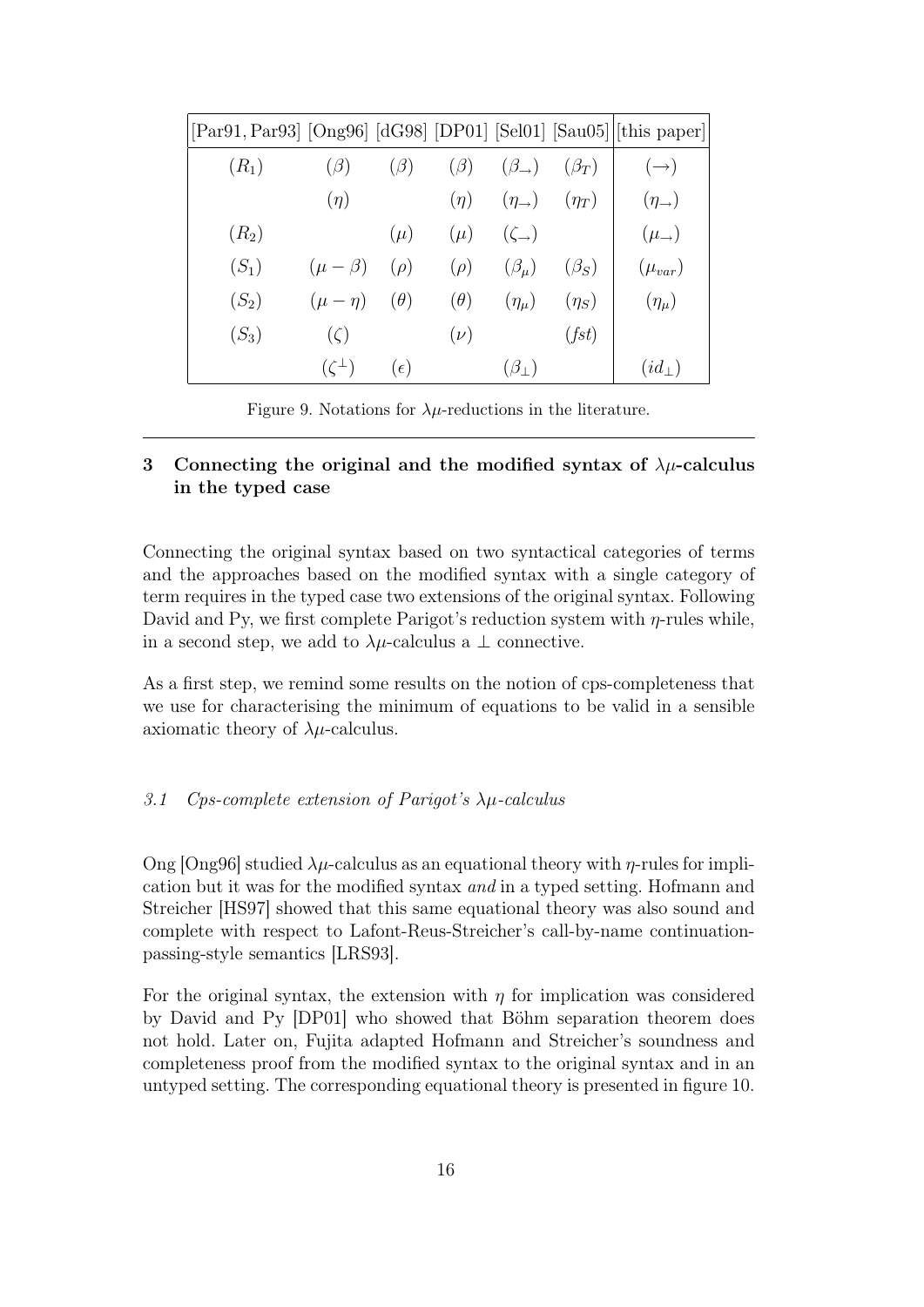$$
(\rightarrow) \quad (\lambda x.M)N = M \{N/x\}
$$
  
\n
$$
(\eta_{\rightarrow}) \quad \lambda x.(M)x = M \qquad \text{if } x \text{ not free in } M
$$
  
\n
$$
(\mu_{\rightarrow}) \quad (\mu \alpha.c)N = \mu \beta.c \{ [\beta](P) N/[\alpha]P \} \qquad \text{if } \beta \text{ not free in } c, N
$$
  
\n
$$
(\mu_{var}) \quad [\beta]\mu \alpha.c = c \{ \beta/\alpha \}
$$
  
\n
$$
(\eta_{\mu}) \quad \mu \alpha.[\alpha]M = M \qquad \text{if } \alpha \text{ not free in } M
$$

Figure 10. CPS-Complete equational theory for Parigot's  $\lambda \mu$ -calculus.

Proposition 7 ([Fuj03]) The equational theory is validated by its call-byname continuation-passing-style (cps) to  $\lambda$ -calculus with pairs.

#### 3.2 Extension of the original syntax with a constructor for the  $\perp$  connective

So as to clarify the connection with the modified syntax of  $\lambda \mu$ -calculus, we show the extension of Parigot's  $\lambda \mu$ -calculus to the  $\bot$  connective and its inference rules. Following [AH03], this extension is obtained by adding a construction  $[tp]M$  where tp is a continuation constant typable of type  $\perp$ .

$$
\Sigma_{\lambda\mu\mathsf{tp}} \quad \ni \quad M ::= x \mid \lambda x.M \mid (M) \, M \mid \mu\alpha.c
$$
\n
$$
c \quad ::= [\alpha] \, M \mid [\mathsf{tp}] \, M
$$

In the typed case, extensionality rules are  $[\text{tp}]M =_{\eta_{\perp}} [\alpha]M$  for the  $\perp$  connective <sup>19</sup> and  $\lambda x.(M)x =_{\eta_{\rightarrow}} M$  (for x not free in M) for the  $\rightarrow$  connective. While  $\eta_{\rightarrow}$  can be easily considered in the untyped case, it is not the case of  $\eta_{\perp}$  which is hardly manageable without type information. As a consequence, we shall stay in the typed case at the moment, as given on the left column of Figure 13 where a rule  $M = N : A$  denotes a transformation between derivations of the form  $\Gamma \vdash M : A$ ;  $\Delta$  and  $\Gamma \vdash N : A$ ;  $\Delta$  for some  $\Delta$  and  $\Gamma$ .

## 3.3 Cps-complete presentation of the typed modified syntax of  $\lambda \mu$ -calculus  $(\Lambda \mu_{st}^{\rightarrow})$

Let us use the name  $\Lambda \mu_{st}$  for Selinger's axiomatics of the simply-typed modified syntax of  $\lambda \mu$ -calculus [Sel01]. This calculus is recalled on the right column of Figure 13. The  $\eta$ -reduction rules related to connectives are applicable when

<sup>&</sup>lt;sup>19</sup> This rule expresses that the only "continuation" of type  $\perp$  is tp, in the same way as extensionality for  $\top$  is  $x = () : \top$ , where () is the canonical proof inhabiting  $\top$ .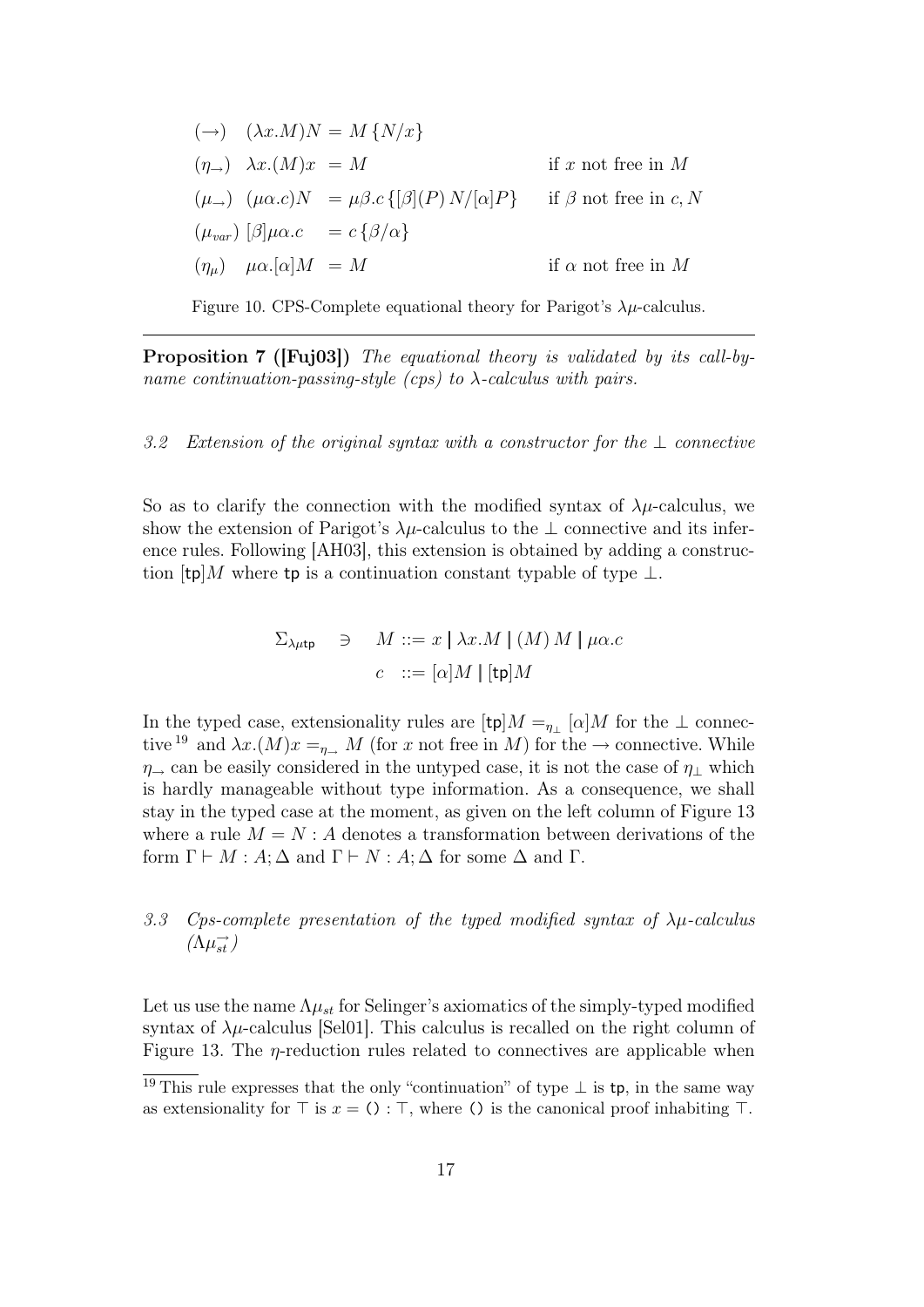| $\lambda \mu_{st}^{\perp}$                |                       | $\Lambda \mu_{st}^{\perp}$       |
|-------------------------------------------|-----------------------|----------------------------------|
| $\Gamma \vdash c; \Delta$                 | $\longleftrightarrow$ | $\Gamma \vdash c : \bot; \Delta$ |
| $\Gamma \vdash M : A; \Delta$             | $\longleftrightarrow$ | $\Gamma \vdash M : A; \Delta$    |
| $[\alpha]$ <i>M</i>                       | $\longmapsto$         | $[\alpha]$ <i>M</i>              |
| $[\operatorname{\mathsf{tp}}]M$           | $\longmapsto$         | $[\operatorname{\mathsf{tp}}]M$  |
| $\mu\alpha.c$                             | $\longmapsto$         | $\mu\alpha.c$                    |
| $\mu\alpha$ . [tp] $M$                    | $\longleftarrow$      | $\mu\alpha.M$                    |
| $\mu$ <sub>--</sub> [ $\alpha$ ] <i>M</i> | $\longleftarrow$      | $[\alpha]$ <i>M</i>              |
| $\mu$ _.[tp] $M$                          |                       | $[\operatorname{\mathsf{tp}}]M$  |

Figure 11. Translations between  $\lambda \mu_{st}^{\perp}$  and  $\Lambda \mu_{st}^{\perp}$ .

| $\Lambda \mu_{st}^{\perp}$      |                       | $\Lambda \mu_{st}$             |
|---------------------------------|-----------------------|--------------------------------|
| $\Gamma \vdash M : A; \Delta$   | $\longrightarrow$     | $\Gamma \vdash M : A : \Delta$ |
| $[\alpha]$ <i>M</i>             | $\longleftrightarrow$ | $[\alpha]$ <i>M</i>            |
| $\mu\alpha.M$                   | $\longleftrightarrow$ | $\mu\alpha.M$                  |
| $[\operatorname{\mathsf{tp}}]M$ |                       | M                              |

Figure 12. Translations between  $\Lambda \mu_{st}^{\perp}$  and  $\Lambda \mu_{st}$ .

both terms are typable of the same type. Moreover, to move from one calculus to another, the following translations shall be applied:

**Definition 8** Translations between  $\lambda \mu_{st}^{\perp}$ ,  $\Lambda \mu_{st}^{\perp}$  and  $\Lambda \mu_{st}$  are defined as follows:

- translations between  $\lambda \mu_{st}^{\perp}$  and  $\Lambda \mu_{st}^{\perp}$  are presented in figure 11. They are written  $||_{\Lambda\mu^{\perp}}$  for the translation from  $\lambda\mu_{st}^{\perp}$  to  $\Lambda\mu_{st}^{\perp}$  and  $||_{\lambda\mu^{\perp}}$  for the reverse translation.
- translations between  $\Lambda \mu_{st}^{\perp}$  and  $\Lambda \mu_{st}$  are presented in figure 12.

#### 3.4 Modified syntax extended with a constructor for the  $\perp$  connective

As in subsection 3.2, we extend  $\Lambda \mu_{st}$  with an explicit continuation constant tp witnessing the  $\perp$  elimination rule. This will ease the comparison with  $\lambda \mu_{st}^{\perp}$ . The resulting calculus, which is shown on the central column of Figure 13, is equivalent to Selinger's calculus. More precisely, we have: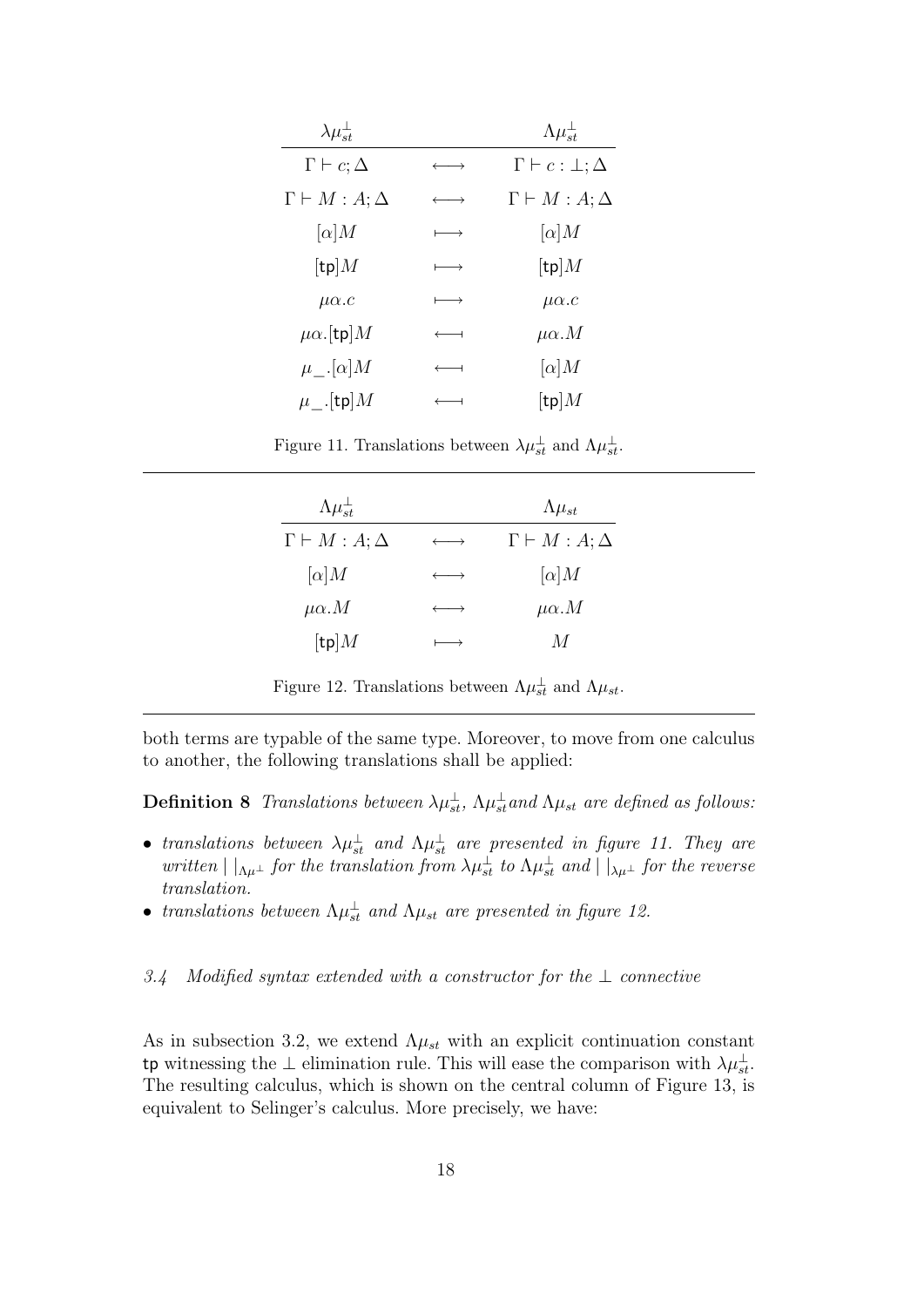| $\lambda \mu_{st}^{\perp}$                                                                                                        | $\Lambda \mu_{st}^{\perp}$                                                               | $\Lambda \mu_{st}$                                                                            |  |  |  |  |
|-----------------------------------------------------------------------------------------------------------------------------------|------------------------------------------------------------------------------------------|-----------------------------------------------------------------------------------------------|--|--|--|--|
| Syntax                                                                                                                            |                                                                                          |                                                                                               |  |  |  |  |
| $\varsigma ::= \alpha   \mathsf{tp}$                                                                                              |                                                                                          | $\varsigma ::= \alpha$                                                                        |  |  |  |  |
| $c ::= [\varsigma]M$<br>$ M, N ::= x   \lambda x.M   (M) M   \mu \alpha.c$                                                        | $M, N, c ::= x \mid \lambda x.M \mid (M) M \mid \mu \alpha.M \mid [\varsigma] M$         |                                                                                               |  |  |  |  |
|                                                                                                                                   | Operational rules                                                                        |                                                                                               |  |  |  |  |
| $(\rightarrow)$ $(\lambda x.M) N = M \{N/x\}$                                                                                     | $(\mu_{\rightarrow})$ $(\mu \alpha.c) N = \mu \beta. \{ [\beta](P)N/[\alpha]P \}$        | $(\mu_{var})$ $\varsigma$ $ \mu\alpha.c = c \{\varsigma/\alpha\}$                             |  |  |  |  |
|                                                                                                                                   | Observational rules                                                                      |                                                                                               |  |  |  |  |
| $(\eta_{\mu}) \mu \alpha . [\alpha] x = x : A$ $(\eta_{\rightarrow}) \lambda x . (y) x = y : A \rightarrow B$                     |                                                                                          |                                                                                               |  |  |  |  |
| $(\eta_{\perp})$ [tp] $M = [\alpha]M$                                                                                             | $(\eta_{\perp})$ [tp] $M = [\alpha]M : \perp$                                            |                                                                                               |  |  |  |  |
|                                                                                                                                   | $(id_{\perp})$ $\lbrack \varsigma \rbrack M = M : \perp$                                 | $(id_{\perp})$ $\lbrack \varsigma \rbrack M = M : \perp$                                      |  |  |  |  |
| Typing rules                                                                                                                      |                                                                                          |                                                                                               |  |  |  |  |
|                                                                                                                                   | $(A ::= X   A \rightarrow A   \perp)$                                                    |                                                                                               |  |  |  |  |
| $\Gamma \vdash M : A \to B; \Delta \qquad \Gamma \vdash N : A; \Delta$                                                            |                                                                                          | $\Gamma, x:A \vdash M:B;\Delta$                                                               |  |  |  |  |
| $\Gamma \vdash (M)N : B; \Delta$<br>$\Gamma \vdash M : A; \Delta, \alpha : A$<br>$\Gamma \vdash c; \Delta, \alpha : A$            | $\Gamma, x:A \vdash x:A ; \Delta$<br>$\Gamma \vdash M : A; \Delta, \alpha : A$           | $\Gamma \vdash \lambda x.M : A \to B; \Delta$<br>$\Gamma \vdash M : \bot; \Delta, \alpha : A$ |  |  |  |  |
| $\Gamma \vdash [\alpha]M; \Delta, \alpha : A \qquad \Gamma \vdash \mu \alpha . c : A; \Delta$<br>$\Gamma \vdash M : \bot; \Delta$ | $\Gamma \vdash [\alpha]M : \bot; \Delta, \alpha : A$<br>$\Gamma \vdash M : \bot; \Delta$ | $\Gamma \vdash \mu \alpha.M : A; \Delta$                                                      |  |  |  |  |
| $\Gamma \vdash [{\sf tp}]M; \Delta$                                                                                               | $\Gamma \vdash [{\sf tp}]M : \bot; \Delta$                                               |                                                                                               |  |  |  |  |

In order to minimise the redundancy in the table and to show as much of the common elements between the calculi as possible, we adopt the following writing conventions: when some parts of <sup>a</sup> definition are common to several calculi, we have merged associated columns byremoving the vertical bar between two columns. For instance, in defining the syntax of the calculi, it shall be read that both  $\lambda \mu_{st}^{\perp}$  and  $\Lambda \mu_{st}^{\perp}$  have a syntactical construct  $\varsigma$  which is either a continuation variable,  $\alpha$ , or a toplevel constant, tp, while  $\Lambda \mu_{st}$  allows  $\varsigma$  to denote only continuation variables. On the other hand, the definition of terms involve two levels in  $\lambda \mu_{st}^{\perp}$  (following Parigot's constraint) while it is not the case for  $\Lambda \mu_{st}^{\perp}$  and  $\Lambda \mu_{st}$  (following extended syntax). Moreover the operational rules are common two the three calculi: the three columns are merged.

Figure 13. Defining and connecting  $\lambda \mu_{st}^{\perp}$ ,  $\Lambda \mu_{st}^{\perp}$  and  $\Lambda \mu_{st}$ : syntax, operational rules, observational rules and typing rules.

19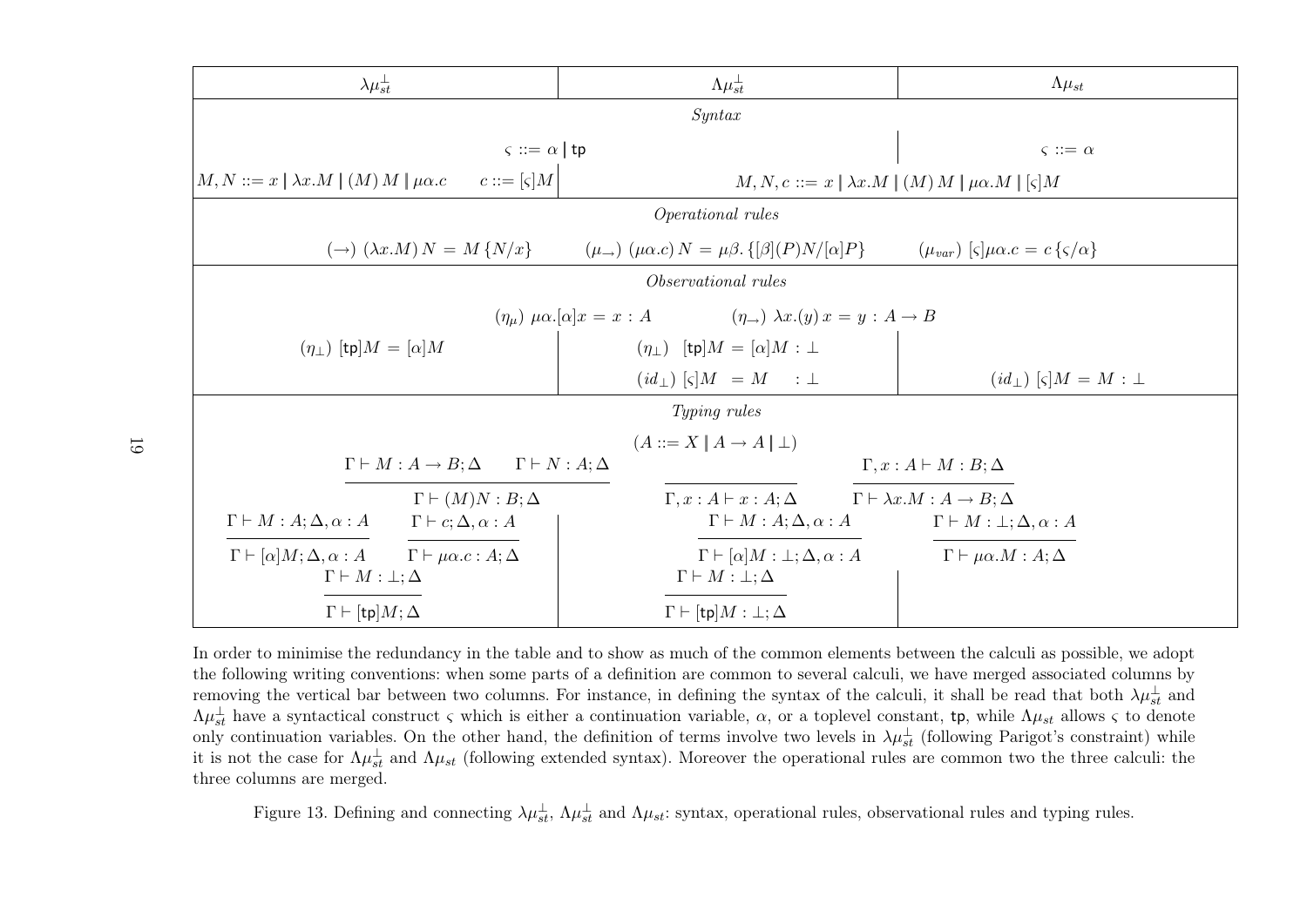## **Proposition 9**  $\Lambda \mu_{st}$  and  $\Lambda \mu_{st}^{\perp}$  are in equational correspondence.

PROOF: The sketch of the proof is as follows. First, notice that the  $\eta$ -rule for ⊥ is a consequence of the property  $(id_$ ) that the only construction from ⊥ to  $\perp$  is the identity. Moreover, there is a retract from  $\Lambda \mu_{st}^{\perp}$  to  $\Lambda \mu_{st}$  that erases [tp]. This retracts maps  $(\eta_{\perp})$  steps to  $(id_{\perp})$  steps.

We are now ready to relate  $\Lambda \mu_{st}^{\perp}$  and  $\lambda \mu_{st}^{\perp}$  and hence  $\Lambda \mu_{st}$  and  $\lambda \mu_{st}^{\perp}$ . Again, there is a retract from  $\Lambda \mu_{st}^{\perp}$  to  $\lambda \mu_{st}^{\perp}$  that inserts a  $\mu_{-}$  step (where "\_" denotes an arbitrary fresh evaluation context variable of type  $\perp$ ) in front of any derivation of the form  $\lbrack \varsigma \rbrack M$  not already prefixed by a  $\mu \alpha$ , and inserts a [tp] below any  $\mu\alpha$  whose argument is not already prefixed by a [ $\beta$ ]. We have:

**Proposition 10**  $\lambda \mu_{st}^{\perp}$  and  $\Lambda \mu_{st}^{\perp}$  are in equational correspondence.

PROOF: The translation of  $(id_{\perp})$  in  $\lambda \mu_{st}^{\perp}$  is either  $\mu \beta. \lbrack \varsigma \rbrack M = M : \perp$  (for  $\beta$ fresh) or  $\lbrack \varsigma \rbrack M = \lbrack \text{tp} \rbrack M : \bot$ , depending on whether the equation is used in the immediate scope of a  $\mu$  or not. The validity of  $(id_{\perp})$  thus derives in the first case from  $(\eta_{\perp})$  together with  $(\eta_{\mu})$  so as to get  $\mu\beta$ .[ $\varsigma$ ] $M = \mu\beta$ .[ $\upsilon$ ] $M = \mu\beta$ .[ $\beta$ ] $M = M$ and derives directly from  $(\eta_{\perp})$  in the second case.

Finally, the equational correspondence between  $\lambda \mu_{st}^{\perp}$  and  $\Lambda \mu_{st}$  is an immediate corollary of propositions 9 and 10:

**Corollary 11**  $\lambda \mu_{st}^{\perp}$  and  $\Lambda \mu_{st}$  are in equational correspondence.

## 3.5 The operational correspondence between  $\lambda \mu_{st}^{\perp}$  and  $\Lambda \mu_{st}$

If we omit the observational rules, and in particular the ones related to  $\perp$ , then  $\lambda \mu_{st}^{\perp}$  gets more distinct equivalence classes of terms than  $\Lambda \mu_{st}^{\perp}$ , but in a non essential way. If we write  $\rightarrow$  for the left-to-right orientation of the operational rules, then the following holds:

#### Proposition 12

- For M and N in  $\lambda \mu_{st}^{\perp}$ ,  $M \to N$  iff  $|M|_{\Lambda \mu^{\perp}} \to |N|_{\Lambda \mu^{\perp}}$ ;
- For M and N in  $\Lambda \mu_{st}^{\perp}$ , if  $M \to N$  then  $(\mu_{var})$  can be postponed and, if we exclude  $(\mu_{var})$  steps then  $M \to N$  iff  $|M|_{\lambda\mu^{\perp}} \to |N|_{\lambda\mu^{\perp}}$ .

Proof: The first equivalence is not problematic, we concentrate on the second equivalence. In this case,  $(\mu_{var})$  shall be avoided. Indeed, considering  $(\mu_{var})$ , the equivalence would fail for  $|\mu\alpha.\mu\beta.x|_{\lambda\mu^{\perp}} = \mu\alpha.$ [tp] $\mu\beta.$ [tp]x which reduces via  $(\mu_{var})$  to  $\mu\alpha$ .[tp] $x = |\mu\alpha.x|_{\lambda\mu^{\perp}}$  and obviously  $\mu\alpha.\mu\beta.x \nrightarrow \mu\alpha.x$ .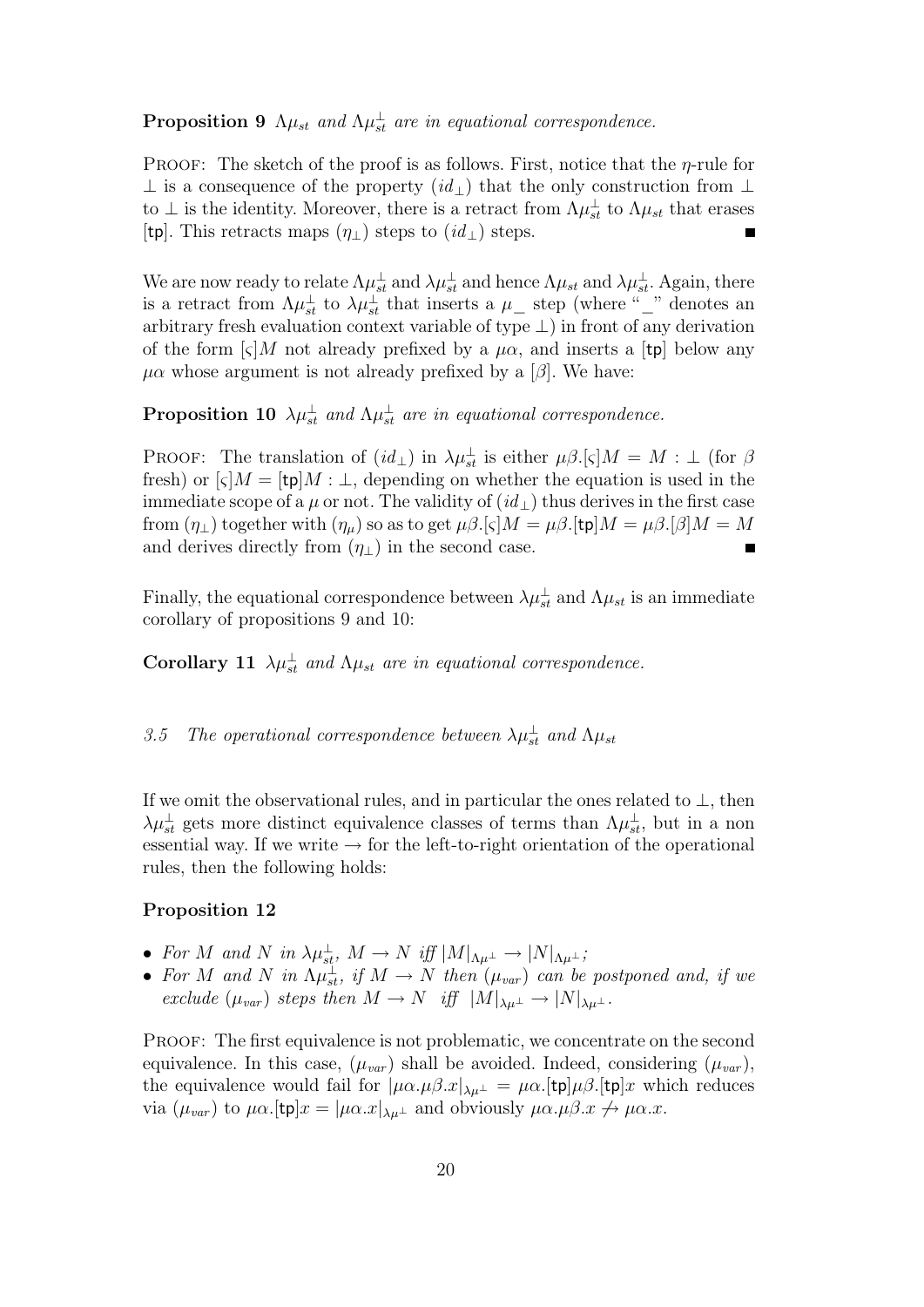Postponement of  $(\mu_{var})$  holds because we are in the typed case: in the untyped case, this is not true for the extended syntax since a  $(\mu_{var})$  reduction may unlock a β-redex as shown by  $([\beta]\mu\alpha.\lambda x.(x)x)\lambda x.(x)x \rightarrow (\lambda x.(x)x)\lambda x.(x)x$ .

We can also show that  $\lambda \mu^{\perp}$  and  $\Lambda \mu$  are equivalent, even in the untyped case, if we change  $(\mu_{var})$  to

$$
(\mu_{var}) \ \mu \gamma[\beta] \mu \alpha.c = \mu \gamma.c \{ \beta/\alpha \}
$$

since then, all uses of  $(\mu_{var})$  in  $\Lambda \mu_{st}^{\perp}$  are simulated in  $\lambda \mu_{st}^{\perp}$ .

The present section has been devoted to the investigation of the typed case: we established equational correspondence results between three calculi with an explicit representation of the toplevel as a toplevel continuation constant tp of type ⊥. Actually, our results amount to show that in the typed setting, the original syntax and the modified syntax are essentially equivalent, as soon as one considers both an explicit construction for ⊥ and observational rules.

We shall now turn our attention to the untyped setting.

### 4 Connecting the original and the modified syntax of  $\lambda \mu$ -calculus in the untyped case.

In this section, we first recall the connections between  $\Lambda \mu$ -calculus and call-byname  $\lambda \mu \widehat{\mathbf{p}}$ -calculus introduced in [HG08]. Then, we analyse  $\lambda \mu \epsilon$  according to the same methodology: we build an equational correspondence with a variant of  $\lambda \mu$ tp.

#### 4.1 Equational correspondence between  $\Lambda \mu$ -calculus and call-by-name  $\lambda \mu \hat{t} \hat{p}$

Introduced in [AHS04,AHS07b], the  $\lambda \mu \hat{I}$ -calculus is a fine-grained calculus for delimited continuations of which a call-by-name version has been introduced by the first author and Ghilezan [HG08]. We recall the syntax of  $\lambda \mu \hat{t}$  -calculus in the following definition:

**Definition 13** ( $\lambda \mu$ **tp-terms)**  $\lambda \mu$ **tp**-terms  $(M, N, \dots \in \Sigma_{\lambda \mu \hat{\mathbf{t}}p})$  are given by the following syntax:

$$
\Sigma_{\lambda\mu\hat{t}\hat{p}} \quad \ni \quad M, N ::= x \mid \lambda x. M \mid (M)M \mid \mu q.c
$$
\n
$$
c ::= [q]M \qquad q ::= \alpha \mid \hat{t}\hat{p}
$$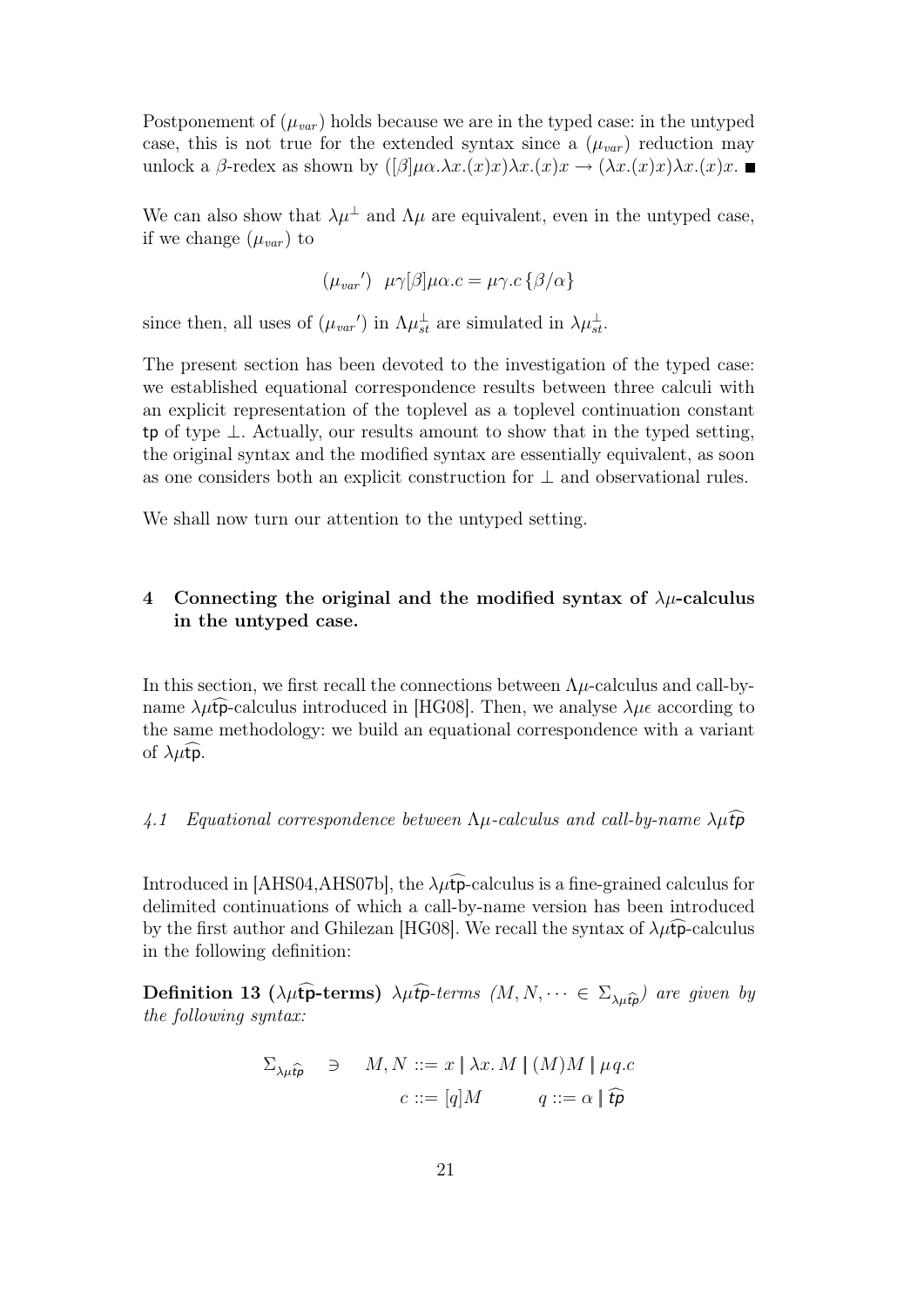| $\Pi : \Sigma_{\Lambda\mu} \longmapsto \Sigma_{\lambda\mu\widehat{\mathfrak{p}}}$                                                                                                                                                                              | $\Sigma : \Sigma_{\lambda\mu\widehat{\mathfrak{p}}} \mapsto \Sigma_{\Lambda\mu}$                                                                                                                                                                                                                                                                                                                                                                                                            |  |  |
|----------------------------------------------------------------------------------------------------------------------------------------------------------------------------------------------------------------------------------------------------------------|---------------------------------------------------------------------------------------------------------------------------------------------------------------------------------------------------------------------------------------------------------------------------------------------------------------------------------------------------------------------------------------------------------------------------------------------------------------------------------------------|--|--|
| $\triangleq x$<br>$\Pi(x)$<br>$\Pi(\lambda x.M) \triangleq \lambda x.\Pi(M)$<br>$\Pi((M)N) \triangleq (\Pi(M))\Pi(N)$<br>$\Pi(\mu \alpha.M) \triangleq \mu \alpha .$ [tp] $\Pi(M)$<br>$\Pi([\alpha]M) \triangleq \mu \widehat{\mathfrak{tp}}. [\alpha] \Pi(M)$ | $\triangleq x$<br>$\Sigma(x)$<br>$\triangleq \lambda x. \Sigma(M)$<br>$\Sigma(\lambda x.M)$<br>$\triangleq (\Sigma(M))\Sigma(N)$<br>$\Sigma((M)N)$<br>$\triangleq \mu \alpha. [\beta] \Sigma(M)$<br>$\Sigma(\mu\alpha.[\beta]M)$<br>$\Sigma(\mu\alpha \cdot f\mathfrak{p} M) \triangleq \mu\alpha \cdot \Sigma(M)$<br>$\Sigma(\mu \widehat{\mathfrak{tp}}.[\alpha]M) \triangleq [\alpha] \Sigma(M)$<br>$\Sigma(\mu \widehat{\mathfrak{tp}}.\widehat{\mathfrak{tp}} M) \triangleq \Sigma(M)$ |  |  |

Figure 14. Translations between  $\Lambda\mu$  and  $\lambda\mu\hat{\mathbf{p}}$  [HG08].

While in the previous section we were considering a *constant* **tp**, things shall now be different in the rest of the paper. Indeed, in  $\Sigma_{\lambda\mu\hat{\mathbf{p}}}$ ,  $\hat{\mathbf{tp}}$  is a toplevel continuation variable of a special kind. First, contrarily to the case of  $\Sigma_{\lambda\mu\text{tp}}$ , one can abstract over  $\overline{tp}$  using  $\mu\overline{tp}$ . while  $tp$  could not be bound. The second main difference is that  $\widehat{\mathfrak{tp}}$  will be considered as a *dynamic variable*: it will be dynamically bound by the closest encapsulating  $\mu$ **fp**. As a conclusion, while substitution in the previous calculi involved  $\alpha$ -conversion in order to avoid variable-capture, the substitution of  $\widehat{tp}$  for a usual continuation variable  $\alpha$  will not imply such a conversion. As an example:

$$
\left(\lambda x.\mu\widehat{\text{tp}}.[\alpha].x\right)\left\{\widehat{\text{tp}}/\alpha\right\}\triangleq \lambda x.\mu\widehat{\text{tp}}.\left[\widehat{\text{tp}}\right].x
$$

This shall be crucial in building the correspondence with  $\Lambda \mu$ -calculus and  $\lambda \mu \epsilon$ calculus. In particular,  $\lambda \mu$ tp is not equationally correspondent to  $\Lambda \mu$ -calculus in the untyped case for the following reason:  $[\alpha][\beta]\mu\gamma.\mu\delta.M$  would translate into  $\mu\zeta.[\alpha]\mu\zeta.[\beta]\mu\gamma.[\text{tp}]\mu\delta.[\text{tp}]M' =_{\mu_{var}} \mu\zeta.[\text{tp}]M'\{\beta/\gamma\}$  {tp/ $\delta$ }. The only way to get this correspondence back would be to restrict  $\mu_{var}/\rho$  as described in the previous section.

The equational theory of call-by-name  $\lambda \mu \hat{t}$ -calculus is:

Definition 14 (CBN  $\lambda \mu \widehat{\mathbf{p}}$  equational theory)  $\lambda \mu \widehat{\mathbf{p}}$ -equational theory is given by the equations presented in figure 15.

 $\Lambda \mu$ -calculus and  $\lambda \mu$ tpc-calculus are in equational correspondence as proved in [HG08]:

Proposition 15 (Equational correspondence between  $\Lambda\mu$  and  $\lambda\mu$ tp) Let  $M, N \in \Sigma_{\Lambda\mu}$  and  $M', N' \in \Sigma_{\lambda\mu\hat{t}\hat{p}}$ . Then one has:

- If  $M =_{\Lambda\mu} N$  then  $\Pi(M) =_{\lambda\mu\hat{t}\hat{p}} \Pi(N);$
- If  $M' =_{\lambda\mu\widehat{\mathfrak{t}}p} N'$  then  $\Sigma(M') =_{\Lambda\mu} \Sigma(N')$ ;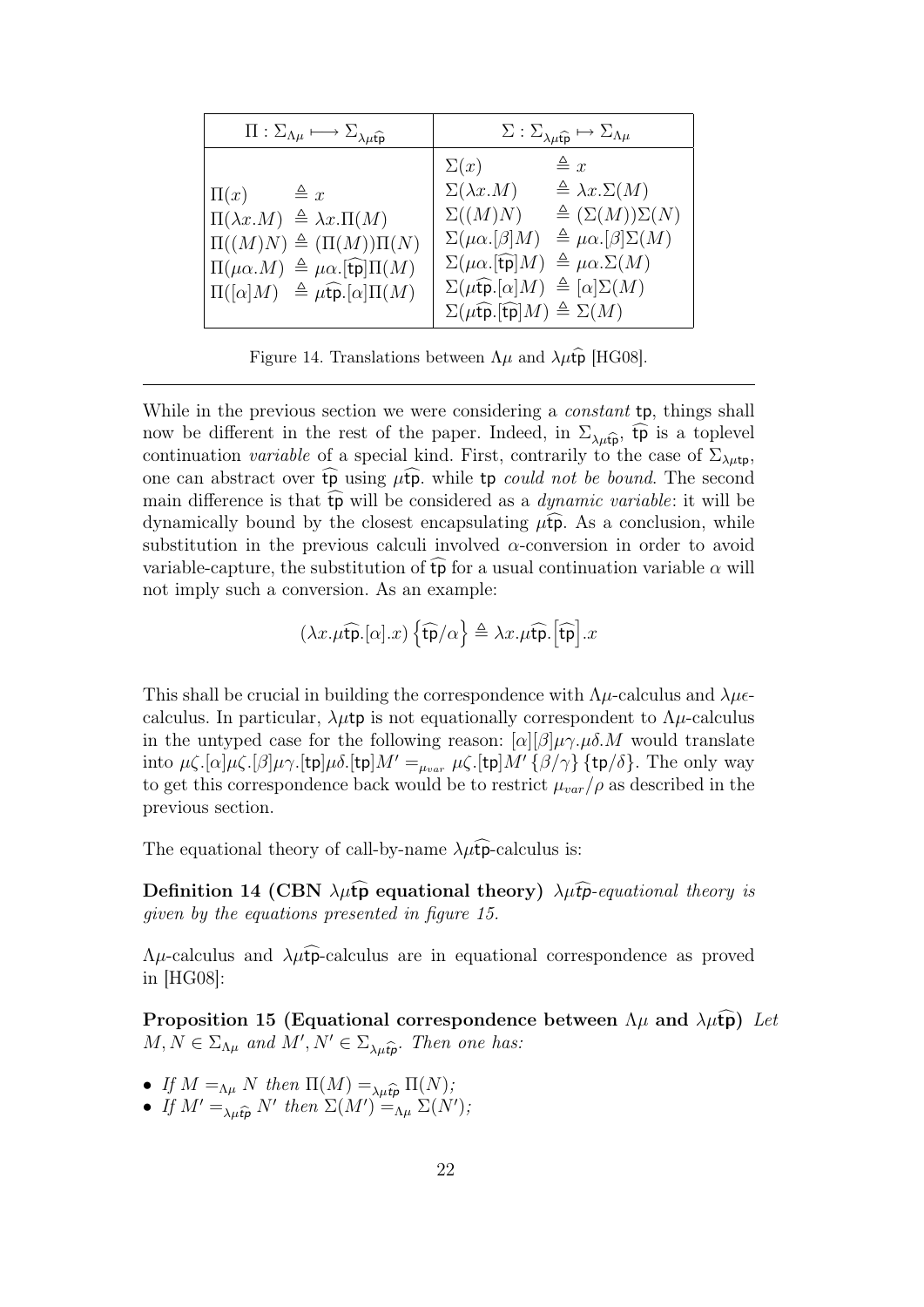| $(\rightarrow) \quad (\lambda x. M) N = M \{N/x\}$                                      |  |                                                                                                                   |
|-----------------------------------------------------------------------------------------|--|-------------------------------------------------------------------------------------------------------------------|
| $(\eta_{\rightarrow}) \quad \lambda x. (M)x = M$                                        |  | if x is not free in $M$                                                                                           |
|                                                                                         |  | $(\mu_{\rightarrow})$ $(\mu \alpha.c) M = \mu \beta.c$ { $\beta$ }(P)M/ $\alpha$ } if $\beta$ is not free in c, M |
| $(\mu_{var}^n)$ $\beta$ $\mu\alpha.c$ = $c \{\beta/\alpha\}$                            |  |                                                                                                                   |
| $(\eta_{\mu})$ $\mu \alpha . [\alpha] M = M$                                            |  | if $\alpha$ is not free in M                                                                                      |
| $(\mu_{\widehat{\text{to}}})$ $[\widehat{\text{tp}}] \mu \widehat{\text{tp}}.c = c$     |  |                                                                                                                   |
| $(\eta_{\widehat{\text{tp}}})$ $\mu \widehat{\text{tp}}$ . $\widehat{[\text{tp}}]M = M$ |  | even if $\widehat{\mathfrak{tp}}$ occurs free in M                                                                |
|                                                                                         |  |                                                                                                                   |

Figure 15.  $\lambda \mu \hat{\mathbf{p}}$ -calculus equational theory.

- $\Sigma(\Pi(M)) = M;$
- $\Pi(\Sigma(M')) = \mu$ tpb  $M'$ .

With  $\Pi$  and  $\Sigma$ , the translations between  $\Lambda\mu$  and  $\lambda\mu\widehat{\mathbf{tp}}$  that are given in figure 14.

In the remaining of this section, we study a similar result for  $\lambda \mu \epsilon$ .

#### 4.2 An alternative call-by-name delimited control calculus,  $\lambda \mu \hat{t}$ pl

 $\Lambda\mu$  (through its equational correspondence with  $\lambda\mu\widehat{tp}$ ) is not the only call-byname calculus with delimited control. Ongoing work with Ghilezan [HGS09] is providing a uniform classification of calculi with delimited control which arise from choices among critical pairs (two CBN and two CBV calculi). In particular,  $\lambda \mu \tilde{p} \ell$  is an alternative CBN calculus in which the toplevel continuation variable  $\widehat{\mathfrak{tp}}$  behaves as a regular linear evaluation context: in  $\lambda\mu\widehat{\mathfrak{tp}}\ell$ , one of the changes is that rule  $\mu_{var}^n$  is replaced by  $\mu_{var}$ :

$$
[q]\mu\alpha.c \longrightarrow c\{q/\alpha\}
$$

allowing to substitute  $\widehat{tp}$  for a usual continuation variable.

The translation of  $\mu \alpha.\mu \beta.M$  in  $\Sigma_{\lambda\mu\hat{\mathfrak{p}}}, \ \mu \alpha.$  [to  $\mu \beta$ . [to  $\Pi(M)$ , contains a  $\mu_{var}$ redex and thus reduces to  $\mu\alpha$ .  $\left[\widehat{\mathfrak{tp}}\right]\Pi(M)\left\{\widehat{\overline{\mathfrak{tp}}}/\widehat{\beta}\right\}$ . Similarity with  $\epsilon$ -reduction in  $\lambda \mu \epsilon$ -calculus is striking and this is what we shall investigate in the following subsections: can  $\Pi(M)$   $\{\widehat{\mathfrak{tp}}/\beta\}$  be related to  $\Pi(|M|_\beta)$ ? We shall now introduce  $\lambda \mu \widehat{\mathbf{p}} \ell$  and see to what extent this may simulate  $\lambda \mu \epsilon$ . This shall finally lead us to present an alternative  $\lambda \mu \hat{\mathbf{p}}$ -calculus, called  $\lambda \mu \hat{\mathbf{p}}$ -calculus, which is in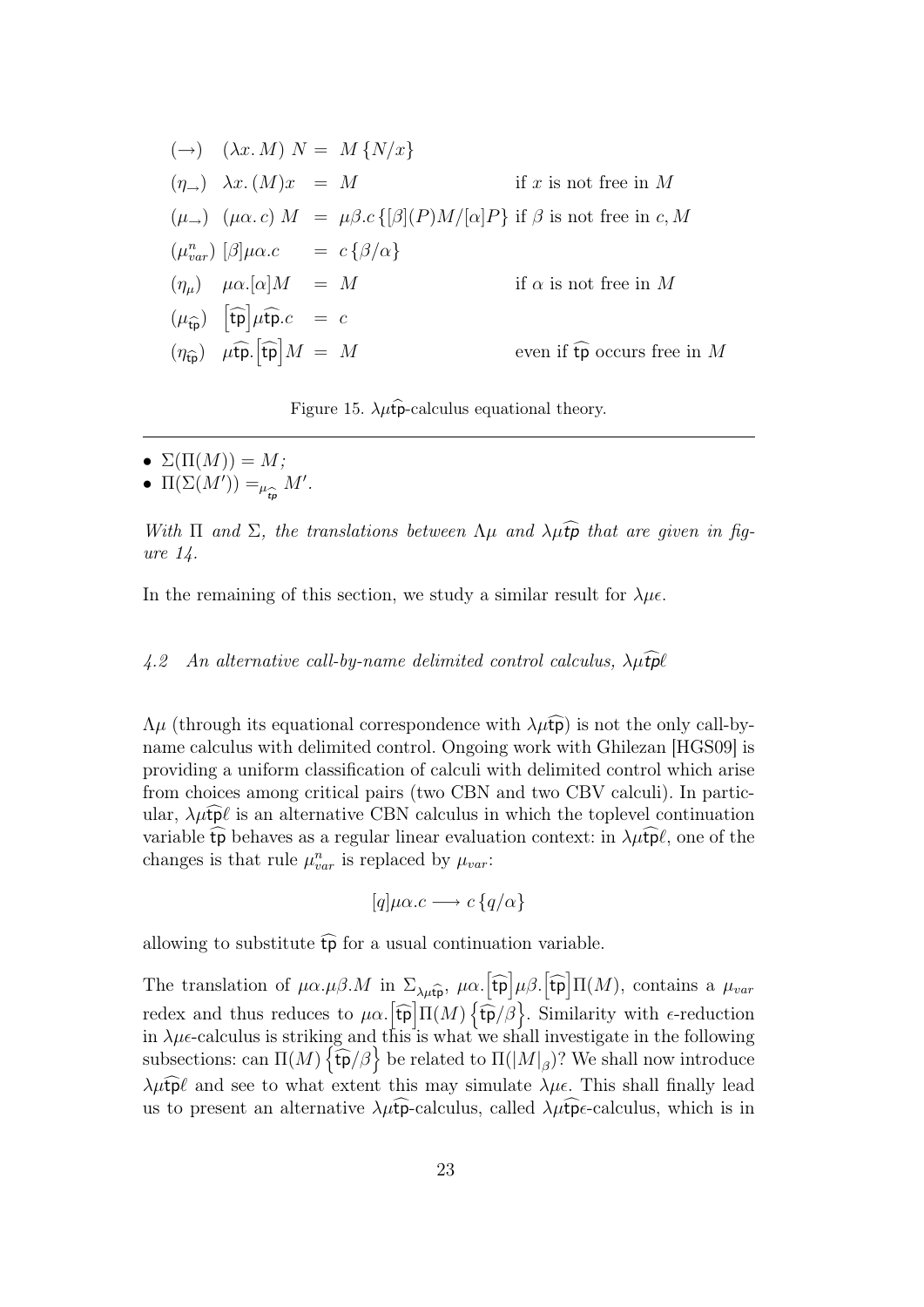$$
(\rightarrow) \quad (\lambda x. M) \ N \longrightarrow M \{N/x\}
$$
  
\n
$$
(\mu_{\rightarrow}) \quad (\mu \alpha. c) \ M \longrightarrow \mu \beta. c \{[\beta](P)M/[\alpha]P\} \text{ if } \beta \text{ is not free in } c, M
$$
  
\n
$$
(\mu_{var}) \ [q] \mu \alpha. c \longrightarrow c \{q/\alpha\}
$$
  
\n
$$
(\eta_{\mu}) \quad \mu \alpha. [\alpha]M \longrightarrow M \qquad \text{if } \alpha \text{ is not free in } M
$$
  
\n
$$
(\mu_{\widehat{\mathfrak{p}}}) \ \ [\widehat{\mathfrak{tp}}] \mu \widehat{\mathfrak{tp}}. c \longrightarrow c
$$
  
\n
$$
(\eta_{\widehat{\mathfrak{tp}}}^v) \quad \mu \widehat{\mathfrak{tp}}. [\widehat{\mathfrak{tp}}]V \longrightarrow V \qquad \text{(even if } \widehat{\mathfrak{tp}} \text{ occurs free in } V)
$$

Figure 16.  $\lambda \mu \hat{\mathbf{p}} \ell$ -calculus reduction rules.

equational correspondence with  $\lambda \mu \epsilon$ .

Terms of  $\lambda \mu \tilde{t} \tilde{p} \ell$  are in  $\Sigma_{\lambda \mu \tilde{t} \tilde{p}}$  and we additionally consider a set of values:

$$
V ::= \lambda x.M \mid \mu \widehat{\mathfrak{tp}}.c
$$

**Definition 16** ( $\lambda \mu \hat{\mathbf{p}}$ *l*-reduction)  $\lambda \mu \hat{\mathbf{p}}$ *l*-reduction system is defined by the six reductions presented in figure 16.

### $4.3$  Comparing  $\lambda \mu \epsilon$  with  $\lambda \mu \hat{t}$ pl

A quick analysis reveals that it is not always the case that if  $M, N \in \Sigma_{\Lambda\mu}$  are such that  $M \longrightarrow_{\epsilon} N$  then  $\Pi(M) =_{\lambda \mu \widehat{\mathbf{u}} \rho} \Pi(N)$ . Indeed, in  $\lambda \mu \epsilon$ , an  $\epsilon$ -reduction may unlock a hidden  $\mu$ -redex as shown in the following examples:

$$
M = \mu\alpha.\mu\beta.([\beta]\mu\gamma.N)P \longrightarrow_{\epsilon} \mu\alpha.(\mu\gamma.|N|_{\beta})|P|_{\beta}
$$

whereas

$$
\Pi(M) \longrightarrow_{\lambda\mu\widehat{\mathfrak{tp}} \ell}\mu\alpha. \Big[\widehat{\mathfrak{tp}}\Big](\mu\widehat{\mathfrak{tp}}.\Big[\widehat{\mathfrak{tp}}\Big]\mu\gamma. \Big[\widehat{\mathfrak{tp}}\Big]\Pi(N)\left\{\widehat{\mathfrak{tp}}/\beta\right\})\Pi(P)\left\{\widehat{\mathfrak{tp}}/\beta\right\}
$$

and the variable  $\widehat{\mathfrak{tp}}$  should be substituted to  $\gamma$ , thus forbidding to simulate the  $\mu$ -reduction made available in  $\lambda \mu \epsilon^{20}$ . Thus, while in  $\lambda \mu \epsilon$  an  $\epsilon$  rule may unlock a  $\mu$ -reduction, in  $\lambda \mu \widehat{\mathbf{p}} \ell$ , the substitution of continuation variables by toplevel continuation variables may be propagated through continuation variables via the  $\mu_{var}$  rule.

 $\overline{^{20}$  The problem does not occur with a hidden  $\beta$ -redex (such as with term  $M' = \mu \alpha . \mu \beta . (\beta \lambda x . N) P$  since one obtains in  $\lambda \mu \hat{\mathbf{p}} \ell$  the term  $\mu\alpha$ .  $[\hat{\text{tp}}](\mu\hat{\text{tp}}.\hat{[\text{tp}})\lambda x.\Pi(N)\hat{\text{tp}}/\beta)\Pi(P)\{\hat{\text{tp}}/\beta\}$  to which a reduction  $\eta_{\hat{\text{tf}}}^v$  $v_{\hat{\mathsf{tp}}}^v$  can be applied because  $\lambda x.\Pi(N) \{\hat{\mathfrak{tp}}/\beta\}$  is a value.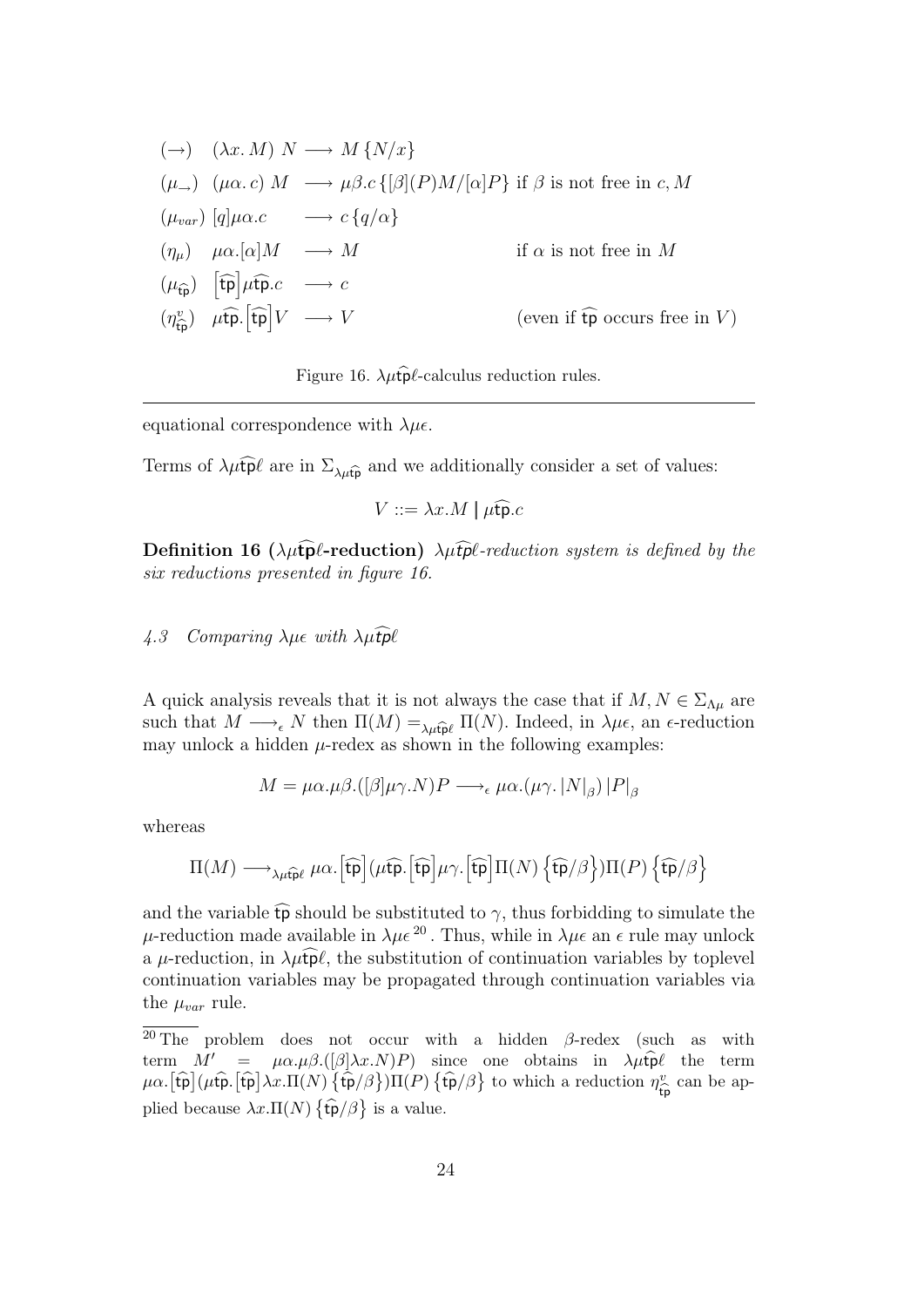Since neither  $\lambda \mu \epsilon$  nor  $\lambda \mu t \bar{p}\ell$  can directly simulate the other calculus, one shall try to compare variants of the calculi. One option is to require a restriction on the  $\epsilon$ -rule to the cases where it cannot unlock a hidden  $\mu$ -redex. It is actually fairly simple to do: consider a term of the form  $\mu \alpha$ . $\mu \beta$ . M and consider all the subterms of M of the form  $\lbrack \beta \rbrack N$ . If N is  $\lambda x.P$ , there is no problem, if it is  $[\gamma]P$ , there is no problem either. On the contrary, if N is either of the form  $\mu\alpha.P$ ,  $(P)Q$  or x, then N is or may eventually reduce to a  $\mu$ -abstracted term and the problem would occur. We thus consider the following restriction to  $\epsilon$ -reduction:

 $\mu\alpha.\mu\beta.M \longrightarrow_{\epsilon_v} \mu\alpha.\left|M\right|_B$ iff all free  $\beta$  in M occur at subterms  $\beta$ ]V.

with  $V ::= \lambda x.M \mid [\alpha]M$ . In this case, we are sure that  $\epsilon$  will not unlock a hidden  $\mu$ -redex.

The resulting reduction is denoted as  $\lambda \mu \epsilon_v$ . One can thus have a simulation result:

**Proposition 17** For any  $M, N \in \Sigma_{\Lambda\mu}$ , if  $M \longrightarrow_{\lambda\mu\epsilon_v} N$  then  $\Pi(M) =_{\lambda\mu\widehat{t}\widehat{t}\widehat{t}}$  $\Pi(N)$ .

PROOF: Indeed, every reduction in  $\lambda \mu \epsilon_v$  can easily be simulated in  $\lambda \mu \tilde{t} \rho \ell$ . The result is thus proved by an easy by induction on the length of  $\lambda \mu \epsilon_v$ -reduction sequence.  $\blacksquare$ 

In addition to the fact that the previous result is fairly weak and can hardly be strengthened, we moved farther from de Groote's original calculus by introducing  $\lambda \mu \epsilon_v$ , while  $\lambda \mu \epsilon$  was the calculus we wanted to analyse.

The direction we shall follow in the next section is on the contrary to extract a variant of  $\lambda \mu \widehat{\mathfrak{tp}}$  which indeed equationally corresponds to  $\lambda \mu \epsilon$ .

 $4.4$  A  $\lambda \mu \hat{\mathbf{p}}$ -calculus in equational correspondence with  $\lambda \mu \hat{\mathbf{e}}$ 

Thanks to the previous remarks, a  $\lambda \mu \widehat{\mathbf{tp}}$ -calculus that would be in equational correspondence with  $\lambda \mu \epsilon$  would require:

- to have rule  $\mu_{var}$  and not only  $\mu_{var}^n$ ;
- redexes not to be blocked by toplevel continuation variables as in  $\lambda \mu \hat{\mathbf{p}} \ell$ because of  $\eta_{\hat{t}}^v$  $\int_{\hat{\mathsf{t}} \mathsf{p}}^v$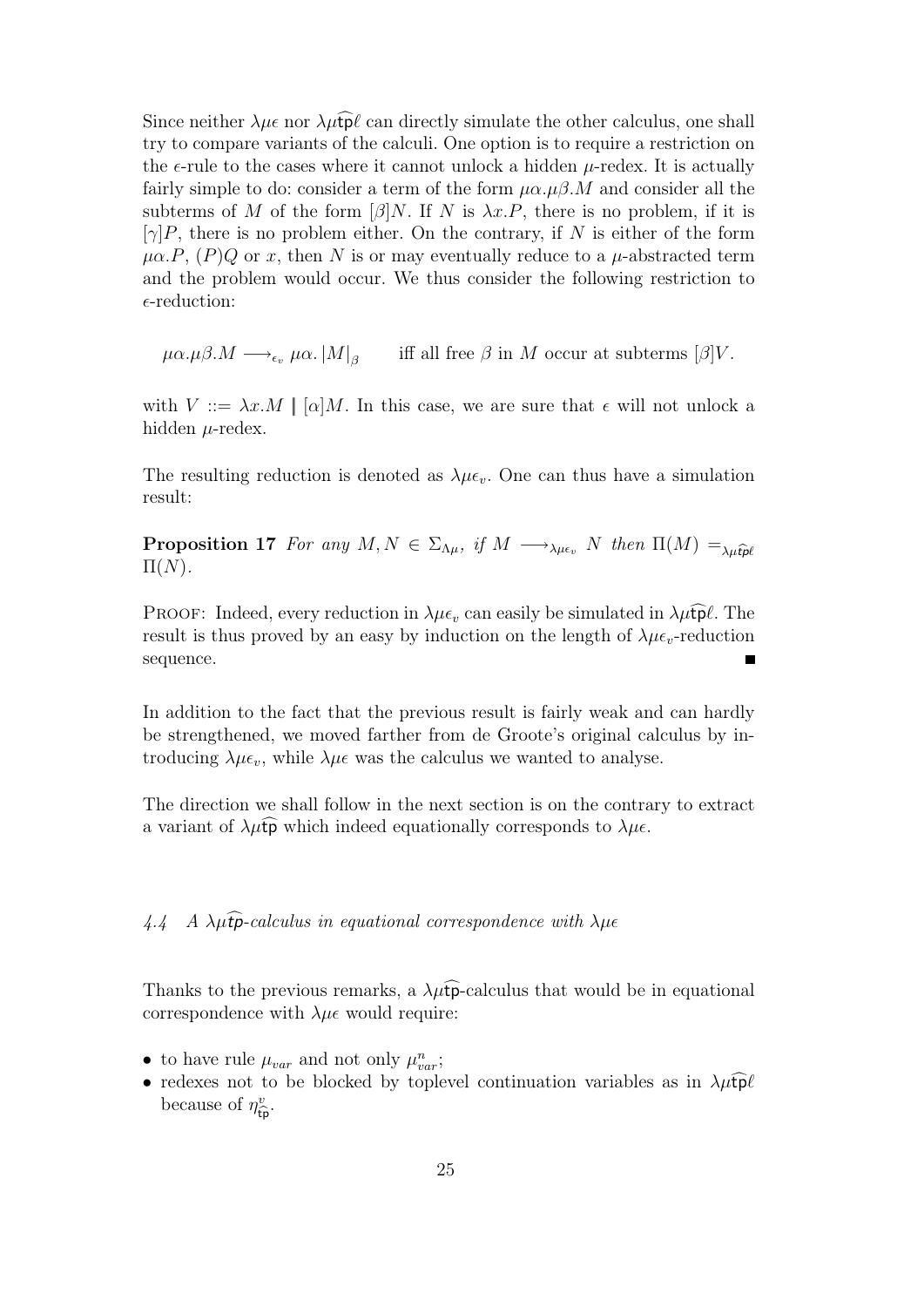$$
(\rightarrow) \quad (\lambda x. M) \ N \longrightarrow M \{N/x\}
$$
  
\n
$$
(\mu_{\rightarrow}) \quad (\mu \alpha. c) \ M \longrightarrow \mu \beta. c \{[\beta](P)M/[\alpha]P\} \text{ if } \beta \notin FV(c, M)
$$
  
\n
$$
(\mu'_{var}) \ \mu \alpha. [q] \mu \beta. c \longrightarrow \mu \alpha. c \{q/\beta\}
$$
  
\n
$$
(\eta_{\mu}) \quad \mu \alpha. [\alpha]M \longrightarrow M \qquad \text{if } \alpha \text{ is not free in } M
$$
  
\n
$$
(\mu_{\widehat{\mathfrak{tp}}}) \quad [\widehat{\mathfrak{tp}}] \mu \widehat{\mathfrak{tp}}. c \longrightarrow c
$$
  
\n
$$
(\eta_{\widehat{\mathfrak{tp}}}) \quad \mu \widehat{\mathfrak{tp}}. [\widehat{\mathfrak{tp}}] M \longrightarrow M \qquad \text{even if } \widehat{\mathfrak{tp}} \text{ occurs free in } M
$$



This suggests to consider both  $\mu_{var}$  and  $\eta_{\hat{\mathbf{p}}}$ , but this cannot be done directly since these rules create a critical pair:

$$
\mu\alpha.c \leftarrow_{\eta_{\widehat{\mathfrak{t}\mathfrak{p}}}} \mu\widehat{\mathfrak{t}\mathfrak{p}}.\left[\widehat{\mathfrak{t}\mathfrak{p}}\right]\mu\alpha.c \longrightarrow_{\mu_{var}} \mu\widehat{\mathfrak{t}\mathfrak{p}}.c\left\{\widehat{\mathfrak{t}\mathfrak{p}}/\alpha\right\}
$$

Since we just liberalised  $\eta_{\hat{\mathbf{p}}}$  with respect to  $\lambda \mu \hat{\mathbf{p}} \ell$ , the sensible choice to avoid the critical pair above is to forbid the right-most reduction, by requiring  $\mu_{var}$ to occur only under a  $\mu\alpha$  prefix and not under a  $\mu\widehat{\mathfrak{tp}}$  prefix. This leads to the following form of  $\mu_{var}$  reduction<sup>21</sup>:

 $\mu\alpha.[q]\mu\beta.c \quad \longrightarrow_{\mu'_{var}} \quad \mu\alpha.c\left\{q/\beta\right\}$ 

We can thus present the reduction rules of the new calculus, that we shall refer to as  $\lambda \mu \hat{\tau} \hat{\rho} \epsilon$ :

**Definition 18**  $\lambda \mu \hat{t}$  pc-calculus is defined on  $\Sigma_{\lambda \mu \hat{t} p}$  and its reduction rules are defined in figure 17.

 $\lambda \mu \hat{\mathbf{p}} \in \mathbb{R}$  is an intermediate calculus between  $\lambda \mu \hat{\mathbf{p}}$  and  $\lambda \mu \hat{\mathbf{p}} \ell$  as presented in Figure 18.

We can now formulate that  $\lambda \mu \epsilon$  and  $\lambda \mu \hat{\tau}$  are equationally equivalent:

Proposition 19 (Equational correspondence between  $\lambda \mu \epsilon$  and  $\lambda \mu \widehat{\mathbf{p}} \epsilon$ ) Let  $M, N \in \Sigma_{\Lambda\mu}$  and  $M', N' \in \Sigma_{\Lambda\mu\hat{t}\hat{p}}$ . Then one has:

- If  $M =_{\lambda\mu\epsilon} N$  then  $\Pi(M) =_{\lambda\mu\epsilon} \Pi(N);$ <br>• If  $M' = N'$  then  $\Sigma(M')$
- If  $M' =_{\lambda\mu\widehat{t}\rho\epsilon} N'$  then  $\Sigma(M') =_{\lambda\mu\epsilon} \Sigma(N')$ ;

<sup>&</sup>lt;sup>21</sup> Notice that the formulation of  $\mu_{var}^n$  on  $\lambda \mu \hat{t}$  p-terms was  $\mu q. [\alpha] \mu \beta.c \longrightarrow_{\mu_{var}^n}$  $\mu q.c$  { $\alpha/\beta$  }.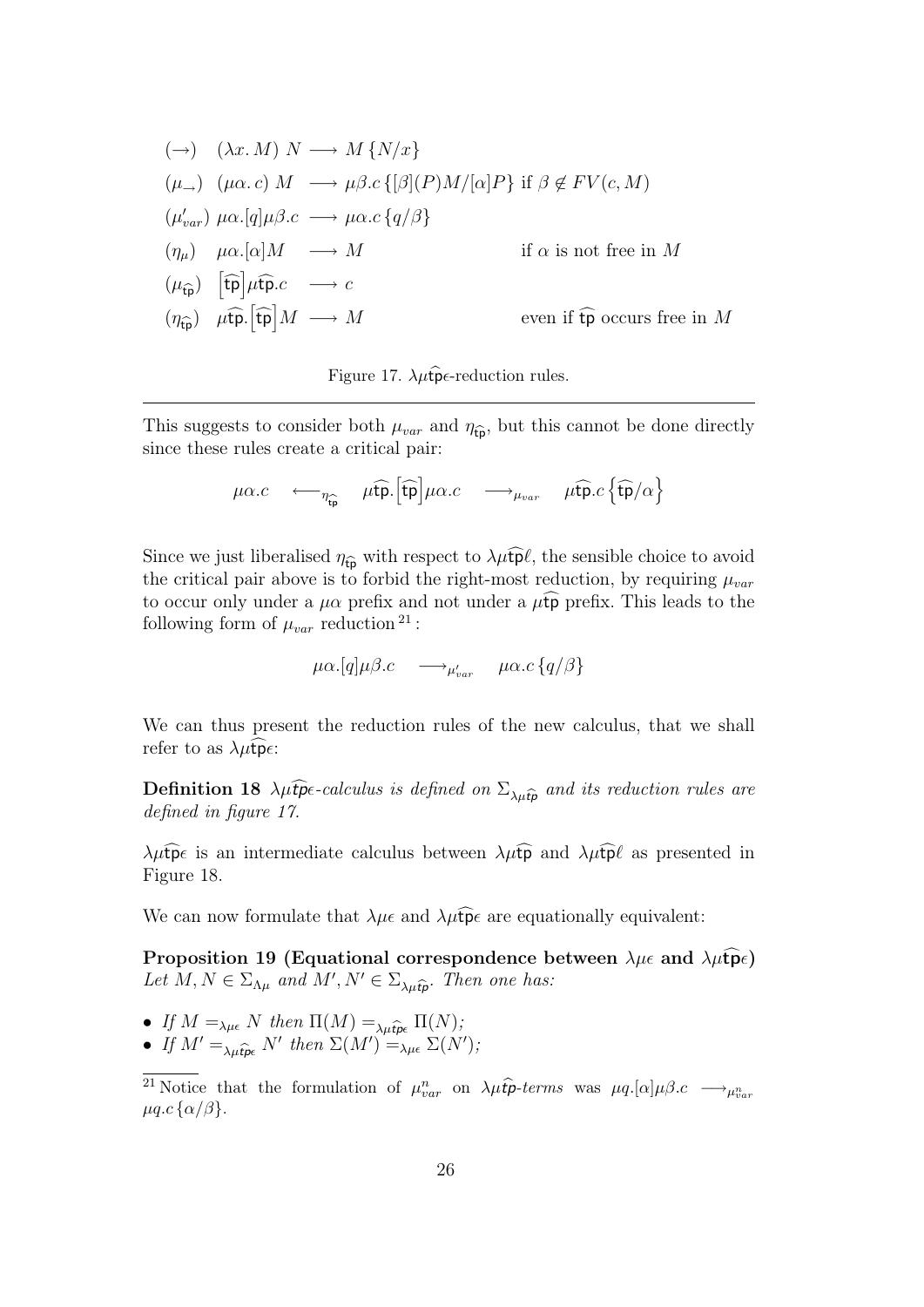| $\lambda \mu \widehat{\text{tp}}$                                                                                                                                                                                                                                                                                      | $\lambda \mu \widehat{\mathfrak{t}p} \epsilon$                                                     | $\lambda \mu \widehat{\text{tp}} \ell$ |  |  |  |  |
|------------------------------------------------------------------------------------------------------------------------------------------------------------------------------------------------------------------------------------------------------------------------------------------------------------------------|----------------------------------------------------------------------------------------------------|----------------------------------------|--|--|--|--|
|                                                                                                                                                                                                                                                                                                                        | Syn tax                                                                                            |                                        |  |  |  |  |
|                                                                                                                                                                                                                                                                                                                        |                                                                                                    |                                        |  |  |  |  |
| $\Sigma_{\lambda\mu\mathfrak{t}\mathfrak{p}}$                                                                                                                                                                                                                                                                          | $\exists M, N ::= x \mid \lambda x. M \mid (M)M \mid \mu q.c$                                      |                                        |  |  |  |  |
|                                                                                                                                                                                                                                                                                                                        | $c ::= [q]$ M                                                                                      |                                        |  |  |  |  |
|                                                                                                                                                                                                                                                                                                                        | $q ::= \alpha \mid \widehat{\mathsf{tp}}$                                                          |                                        |  |  |  |  |
|                                                                                                                                                                                                                                                                                                                        | $V ::= \lambda x.M \mid \mu \widehat{\mathfrak{tp}}.c$                                             |                                        |  |  |  |  |
| Reduction Rules                                                                                                                                                                                                                                                                                                        |                                                                                                    |                                        |  |  |  |  |
|                                                                                                                                                                                                                                                                                                                        |                                                                                                    |                                        |  |  |  |  |
|                                                                                                                                                                                                                                                                                                                        | $(\rightarrow)$ $(\lambda x. M) N \rightarrow M \{N/x\}$                                           |                                        |  |  |  |  |
|                                                                                                                                                                                                                                                                                                                        | $(\mu_{\rightarrow})$ $(\mu \alpha.c)$ $M \rightarrow \mu \beta.c$ {[ $\beta$ ] $(P)M/[\alpha]P$ } |                                        |  |  |  |  |
| $(\mu_{var}^n) \ \mu q. [\alpha] \mu \beta.c \longrightarrow \mu q.c \{ \alpha/\beta \} \quad \Big  \ \ (\mu_{var}^{\prime}) \ \mu \alpha. [q] \mu \beta.c \longrightarrow \mu \alpha.c \{ q/\beta \} \quad \Big  \ \ (\mu_{var} ) \ \mu q. [q^{\prime}] \mu \alpha.c \longrightarrow \mu q.c \{ q^{\prime}/\alpha \}$ |                                                                                                    |                                        |  |  |  |  |
| $(\mu_{\widehat{\text{tp}}})$ $[\widehat{\text{tp}}] \mu \widehat{\text{tp}}. c \longrightarrow c$                                                                                                                                                                                                                     |                                                                                                    |                                        |  |  |  |  |
| $(\eta_{\mu}) \mu \alpha . [\alpha] M \longrightarrow M (\star)$                                                                                                                                                                                                                                                       |                                                                                                    |                                        |  |  |  |  |
| $(\eta_{\widehat{\text{ro}}}^v) \ \mu \widehat{\text{tp}}. [\widehat{\text{tp}}] V \longrightarrow V \ (\star \star \star)$<br>$(\eta_{\widehat{\mathsf{tp}}}) \ \mu \widehat{\mathsf{tp}} . [\widehat{\mathsf{tp}}] M \longrightarrow M \ (\star \star)$                                                              |                                                                                                    |                                        |  |  |  |  |
| $\overline{(\star)}$ if $\alpha \notin FV(M)$<br>$(\star \star)$ (even if $\mathfrak{tp} \in FV(M)$ )<br>$(\star \star \star)$ (even if $\widehat{\mathsf{tp}} \in FV(V)$ ).                                                                                                                                           |                                                                                                    |                                        |  |  |  |  |

Figure 18. Three  $\lambda \mu \hat{\mathfrak{p}}$ -calculi.

27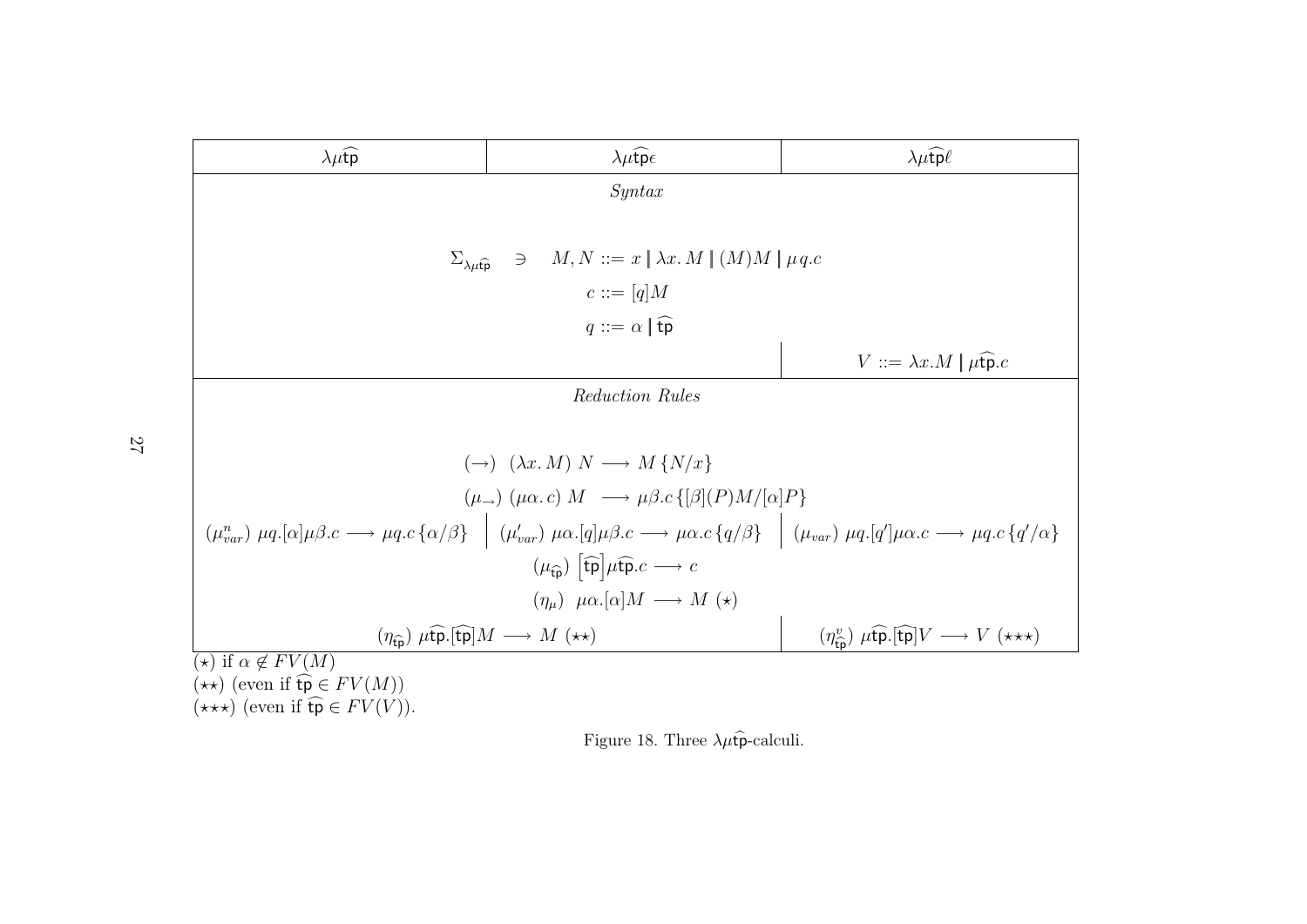•  $\Sigma(\Pi(M)) = M;$ 

• 
$$
\Pi(\Sigma(M')) =_{\mu_{\widehat{\mathbf{t}}\mathbf{p}}} M'.
$$

PROOF: First, one shall notice the following substitution result: if  $M \in \Sigma_{\Lambda\mu}$ , β a continuation variable, then  $\Pi(|M|_{\beta}) =_{\eta}$  $\frac{1}{2}$  $\Pi(M)$   $\{\widehat{\mathfrak{tp}}/\beta\}$ . Indeed, for every free occurrence of  $\beta$  in M, of the form  $\beta|N$ , this is translated into  $\mu$ tpc.[β] $\Pi(N)$  and thus by substituting tp for  $\beta$ , one obtains a subterm of the form  $\mu$ **f** $\widehat{\mathbf{p}}$ .  $[\widehat{\mathbf{tp}}](\Pi(N)\{\widehat{\mathbf{tp}}/\beta\})$  which is  $\eta_{\widehat{\mathbf{tp}}}$ -equivalent to  $\Pi(N)\{\widehat{\mathbf{tp}}/\beta\}$  and thus, by induction, to  $\Pi(|N|_{\beta})$ .

We show some of the cases for the first assertion of the proposition, the other ones being non-problematic.

• case of  $\epsilon$ -reduction:

$$
\Pi(\mu\alpha.\mu\beta.M) = \mu\alpha. [\widehat{\text{tp}}]\mu\beta. [\widehat{\text{tp}}]\Pi(M)
$$

$$
=_{\mu'_{var}} \mu\alpha. [\widehat{\text{tp}}]\Pi(M) {\{\widehat{\text{tp}}/\beta\}}
$$

$$
=_{\eta_{\widehat{\text{tp}}}} \mu\alpha. [\widehat{\text{tp}}]\Pi(|M|_{\beta})
$$

$$
= \Pi(\mu\alpha. |M|_{\beta})
$$

• case of  $\rho$ -reduction:

$$
\Pi(\mu\alpha.[\beta]\mu\gamma.M) = \mu\alpha.[\widehat{\mathfrak{tp}}]\mu\widehat{\mathfrak{tp}}.[\beta]\mu\gamma.[\widehat{\mathfrak{tp}}]\Pi(M)
$$

$$
=_{\mu_{\widehat{\mathfrak{tp}}}} \mu\alpha.[\beta]\mu\gamma.[\widehat{\mathfrak{tp}}]\Pi(M)
$$

$$
=_{\mu'_{var}} \mu\alpha.[\widehat{\mathfrak{tp}}]\Pi(M)\{\beta/\gamma\}
$$

$$
= \Pi(\mu\alpha.M\{\beta/\gamma\})
$$

The second part of the proposition, namely that if  $M', N' \in \Sigma_{\lambda\mu\hat{\mathfrak{p}}}$  and  $N'$  than  $\Sigma(M')$  is easily shocked as well as the stabil  $M' = \lambda_{\mu}$  if  $p_e$  N' then  $\Sigma(M') = \lambda_{\mu} e \Sigma(N')$ , is easily checked, as well as the stabil-<br>its by the relations (which is identical to preparition 15 circo the translations ity by translations (which is identical to proposition 15 since the translations are the same and both  $\lambda \mu \dot{\tau}$  and  $\lambda \mu \dot{\tau}$  pe share the same  $(\mu_{\hat{\tau}})$  rule.

 $\blacksquare$ 

An interesting remark about the previous equational correspondence is that both reductions  $\epsilon$  and  $\rho$  in  $\lambda \mu \epsilon$  are in correspondence with  $\mu'_{var}$ : the first correspondence occurs when q is  $\widehat{\mathfrak{tp}}$  and the second when q is a usual continuation variable.

Actually, the restriction we imposed on  $(\mu'_{var})$  plays a specific role in each of those cases: in the first case (reduction  $\epsilon$  in  $\lambda \mu \epsilon$ ), the restriction on  $(\mu'_{var})$ corresponds to the fact that  $\epsilon$  will not be propagated to subterms where it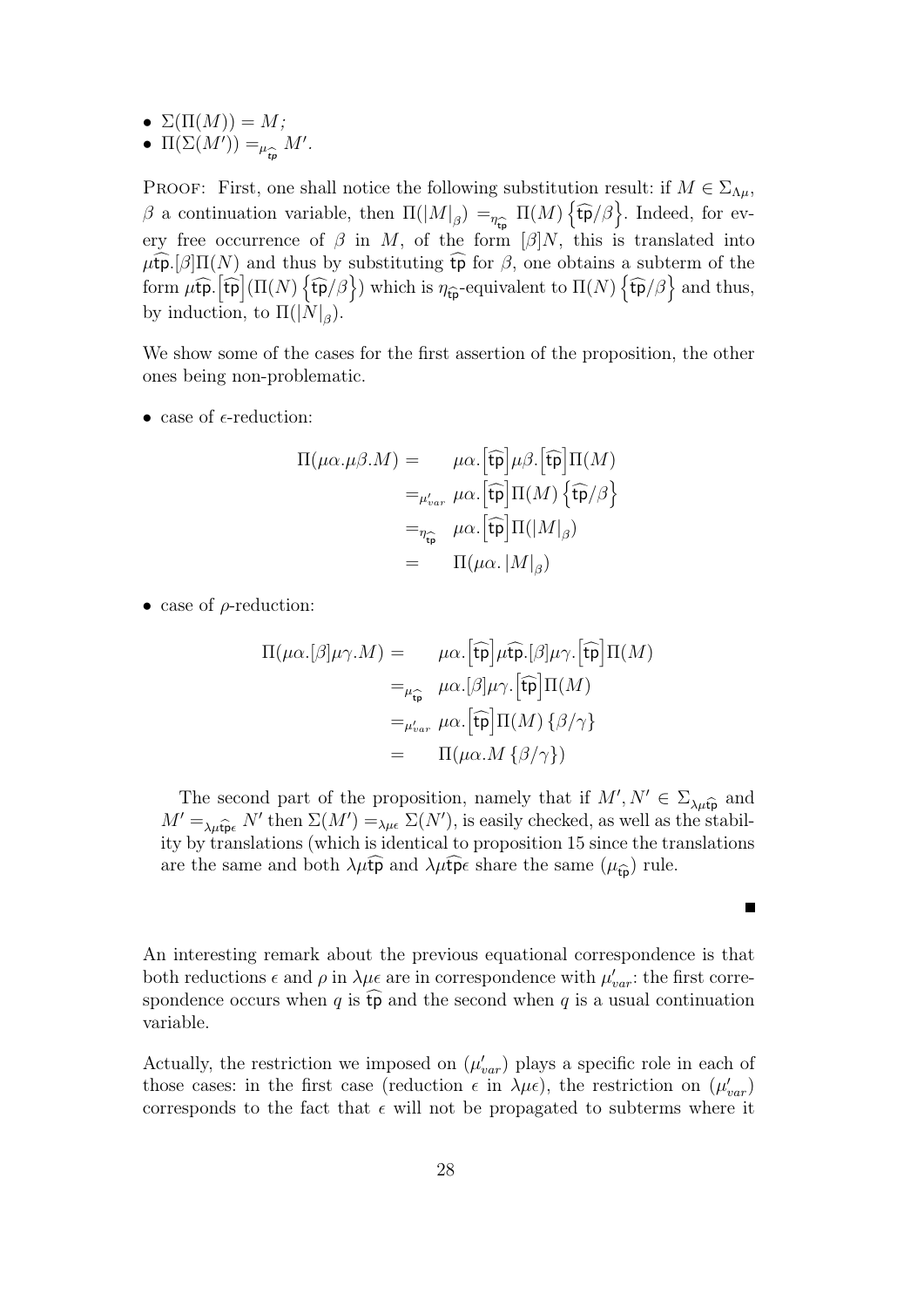should not be, while in the second case (reduction  $\rho$  in  $\lambda \mu \epsilon$ ), the restriction on  $(\mu'_{var})$  corresponds to the restriction on  $\rho$  in  $\lambda \mu \epsilon$ .

#### 5 Conclusion

Studies on  $\lambda\mu$ -calculus have been numerous since Parigot introduced his calculus in 1992 [Par92], short after Griffin showed that control operators in  $\lambda_c$ -calculus could be typed using axioms of classical logic [Gri90]. Many variants of Parigot's calculus arose from these various studies, which are mainly organised around two variants of the syntax that we refer to as the original syntax (or  $\Sigma_{\lambda\mu}$ ) and the modified syntax (or  $\Sigma_{\Lambda\mu}$ ). While the difference between the calculi had been exemplified by the separation property which holds in  $\Lambda \mu$ -calculus but not in  $\lambda \mu$ -calculus [Sau05], precise comparisons of these calculi had not been pursued <sup>22</sup>.

Our primary goal in this paper was to give a detailed historical account of the development of  $\lambda \mu$ -calculus. The presentation of  $\lambda \mu$ -calculi, in the form of a survey, focused on the calculi built along the two variants of the syntax of  $\lambda \mu$ calculus: calculi in Parigot's original syntax which respects the  $\mu$ || constraint and calculi in the modified syntax for which no such constraint is imposed. In the following two sections, we developed an analysis of the different variants of  $\lambda \mu$ -calculus which uses the mediation of calculi with an explicit representation of the toplevel, first in the typed setting, second in the untyped setting.

In the typed setting, we saw that the calculi in the original and the modified syntax are essentially identical as soon as one adds explicitly the  $\perp$  connective as well as extensionality rules. In this case, the toplevel is represented as a constant, tp.

The analysis in the untyped case is more complex and subtile: in this setting, our results about  $\lambda \mu \epsilon$ -calculus extend previously known results connecting  $\Lambda \mu$ calculus with  $\lambda\mu$ tp-calculus, where the toplevel continuation is represented as a dynamically bound variable  $\widehat{\mathfrak{tp}}$ . In particular, we believe our contribution emphasizes how  $\lambda \mu t$  p-calculus provides an adequate framework for investigating uniformly different variants of  $\lambda \mu$ -calculi.

<sup>&</sup>lt;sup>22</sup> Except for some results on the comparison between  $\lambda \mu$ -calculi that have been reported in [Sau08a] but that were much less developed than in the present article and which do not use the same techniques.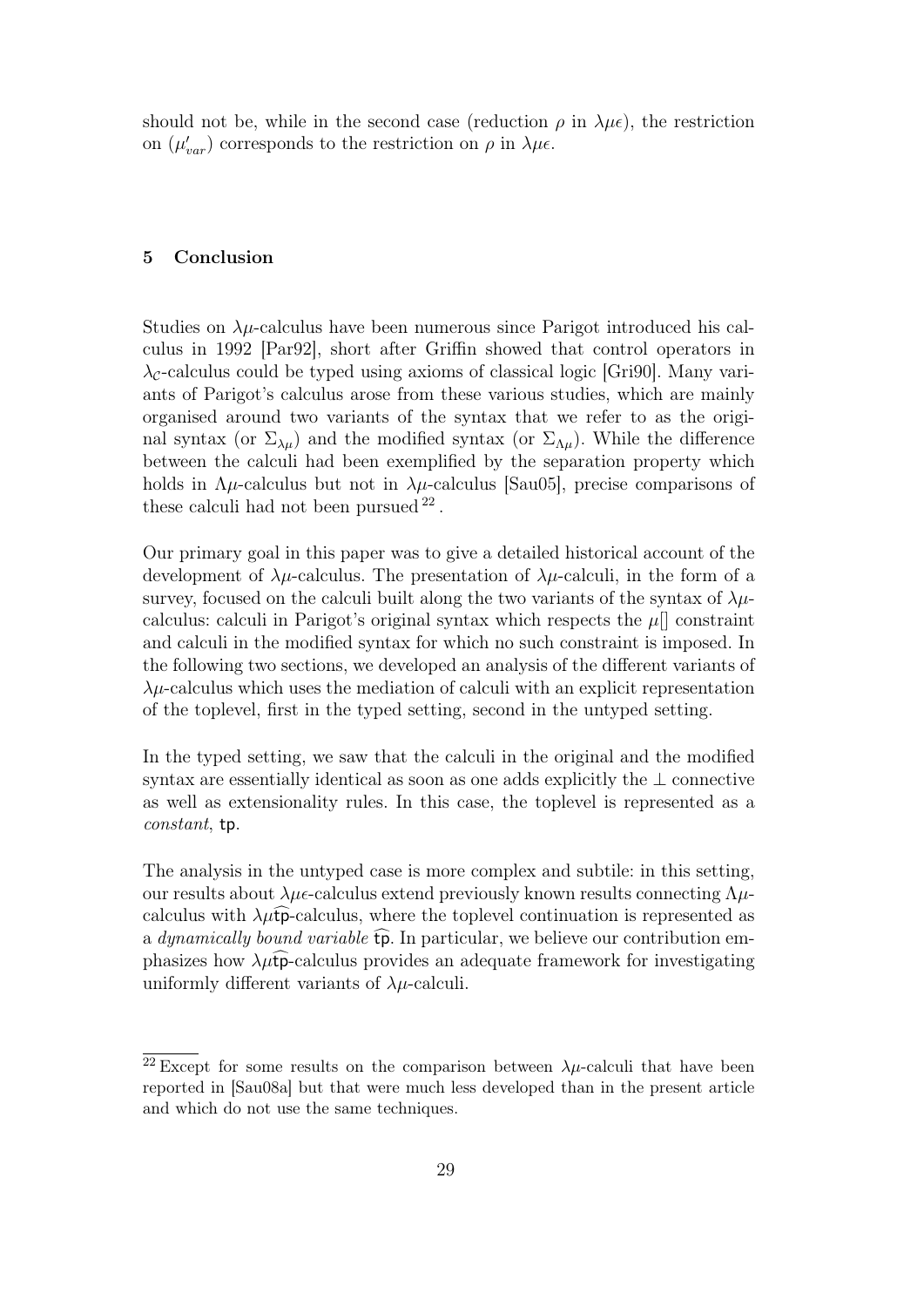#### References

- [AH03] Zena M. Ariola and Hugo Herbelin. Minimal classical logic and control operators. In Thirtieth International Colloquium on Automata, Languages and Programming , ICALP'03, Eindhoven, The Netherlands, June 30 - July 4, 2003, volume 2719, pages 871–885. Springer-Verlag, LNCS, 2003.
- [AH07] Zena M. Ariola and Hugo Herbelin. Control reduction theories: the benefit of structural substitution. J. Funct. Program., 2007. Includes a Historical Note by Matthias Felleisen. To appear.
- [AHS04] Zena M. Ariola, Hugo Herbelin, and Amr Sabry. A type-theoretic foundation of continuations and prompts. In Proceedings of the Ninth ACM SIGPLAN International Conference on Functional Programming, ICFP 2004, Snowbird, UT, USA, September 19-21, 2004, pages 40–53. ACM Press, New York, 2004.
- [AHS07a] Zena M. Ariola, Hugo Herbelin, and Amr Sabry. A proof-theoretic foundation of abortive continuations. Higher Order and Symbolic Computation, 2007. To appear.
- [AHS07b] Zena M. Ariola, Hugo Herbelin, and Amr Sabry. A type-theoretic foundation of delimited continuations. Higher Order and Symbolic Computation, 2007. To appear.
- [BB96] Franco Barbanera and Stefano Berardi. A symmetric λ-calculus for classical program extraction. Information and Computation, 125(2):103– 117, 1996.
- [CH00] Pierre-Louis Curien and Hugo Herbelin. The duality of computation. In Proceedings of the Fifth ACM SIGPLAN International Conference on Functional Programming, ICFP 2000, Montreal, Canada, September 18- 21, 2000, SIGPLAN Notices 35(9), pages 233–243. ACM, 2000.
- [dG94] Philippe de Groote. On the relation between the  $\lambda u$ -calculus and the syntactic theory of sequential control. In F. Pfenning, editor, Logic Programming and Automated Reasoning, Proc. of the 5th International Conference, LPAR'94, volume 822 of Lecture Notes in Artificial Intelligence, pages 31–43. Springer-Verlag, 1994.
- [dG98] Philippe de Groote. An environment machine for the  $\lambda \mu$ -calculus. Mathematical Structures in Computer Science, 8(6):637–669, 1998.
- [DP01] René David and Walter Py.  $\lambda \mu$ -calculus and Böhm's theorem. J. Symb.  $Log., 66(1):407-413, 2001.$
- [FF86] Matthias Felleisen and Daniel Friedman. Control operators, the secd machine, and the lambda-calculus. In Formal description of programming concepts-III, pages 193–217. North-Holland, 1986.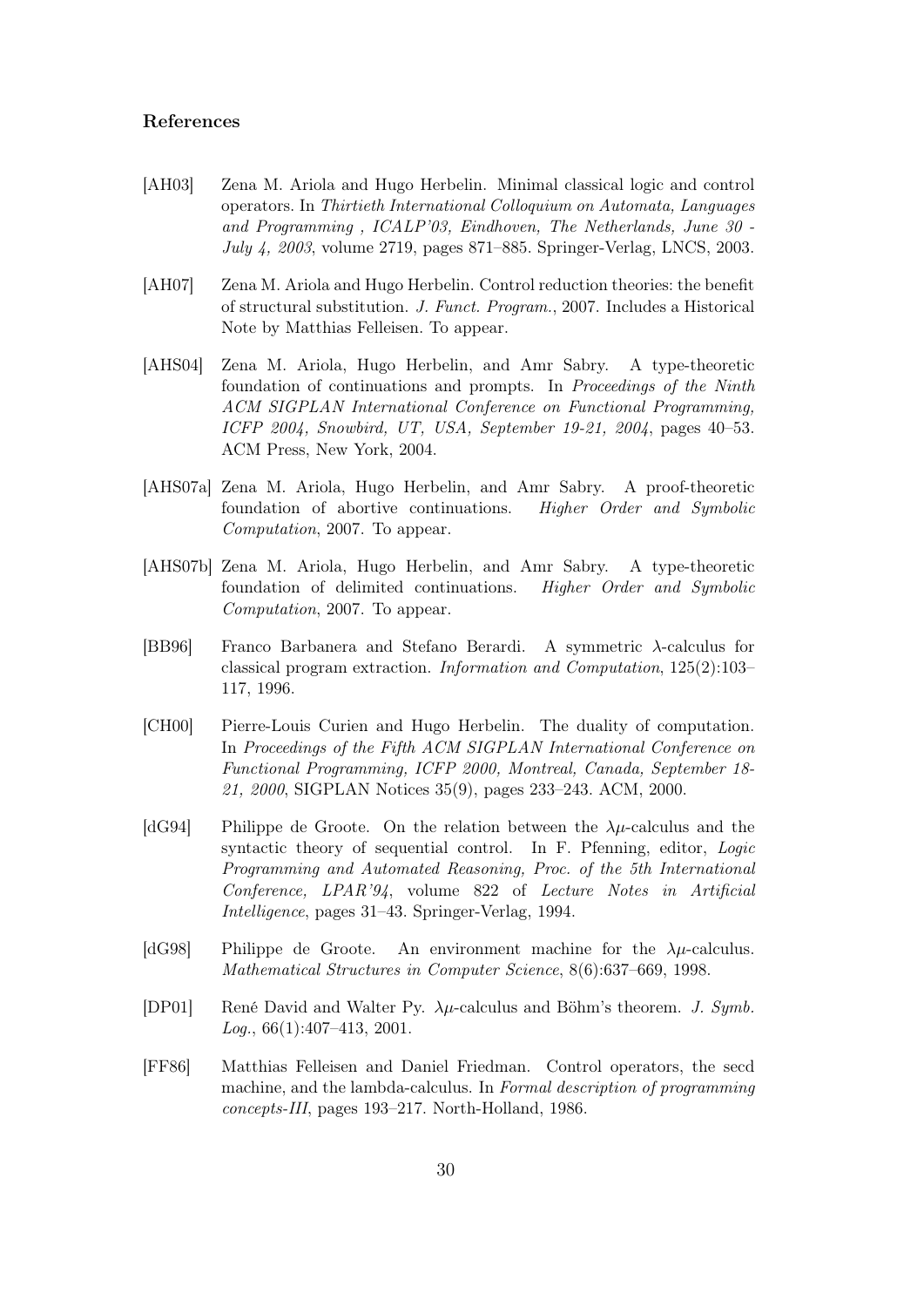- [FFKD86] Matthias Felleisen, Daniel P. Friedman, Eugene Kohlbecker, and Bruce F. Duba. Reasoning with continuations. In First Symposium on Logic and Computer Science, pages 131–141, 1986.
- [Fuj03] Ken-etsu Fujita. A sound and complete cps-translation for  $\lambda \mu$ -calculus. In TLCA, pages 120–134, 2003.
- [Gir91] Jean-Yves Girard. A new constructive logic: Classical logic. Mathematical Structures in Computer Science, 1(3):255–296, 1991.
- [Gri90] Timothy G. Griffin. The formulae-as-types notion of control. In Conf. Record 17th Annual ACM Symp. on Principles of Programming Languages, POPL '90, San Francisco, CA, USA, 17-19 Jan 1990, pages 47–57. ACM Press, New York, 1990.
- [Her05] Hugo Herbelin. C'est maintenant qu'on calcule: au cœur de la dualité. Habilitation à diriger les recherches, Université Paris 11, December 2005.
- [HG08] Hugo Herbelin and Silvia Ghilezan. An approach to call-by-name delimited continuations. In POPL. ACM Sigplan, January 2008.
- [HGS09] Hugo Herbelin, Silvia Ghilezan, and Alexis Saurin. A uniform approach to call-by-name and call-by-value delimited control. manuscript, 2009.
- [Hof95] Martin Hofmann. Sound and complete axiomatisations of call-byvalue control operators. Mathematical Structures in Computer Science, 5(4):461–482, 1995.
- [HS97] Martin Hofmann and Thomas Streicher. Continuation models are universal for  $\lambda \mu$ -calculus. In *LICS*, pages 387–395, 1997.
- [HS02] Martin Hofmann and Thomas Streicher. Completeness of continuation models for  $\lambda \mu$ -calculus. *Inf. Comput.*, 179(2):332–355, 2002.
- [Kri93] Jean-Louis Krivine. Lambda-calculus, types and models. Ellis Horwood, 1993.
- [LRS93] Yves Lafont, Bernhard Reus, and Thomas Streicher. Continuations semantics or expressing implication by negation. Technical Report 9321, Ludwig-Maximilians-Universität, München, 1993.
- [Mur91] Chetan R. Murthy. An evaluation semantics for classical proofs. In Proceedings, Sixth Annual IEEE Symposium on Logic in Computer Science, 15-18 July, 1991, Amsterdam, The Netherlands, pages 96–107. IEEE Computer Society, 1991.
- [Mur92] Chetan R. Murthy. A computational analysis of girard's translation and lc. In Proc. of the Seventh Annual IEEE Symposium on Logic in Computer Science, pages 90–101, Santa Cruz, CA, 1992.
- [Ong96] C.-H. Luke Ong. A semantic view of classical proofs: type-theoretic, categorical, denotational characterizations. In Proceedings of 11th IEEE Annual Symposium on Logic in Computer Science, pages 230–241. IEEE Computer Society Press, 1996.